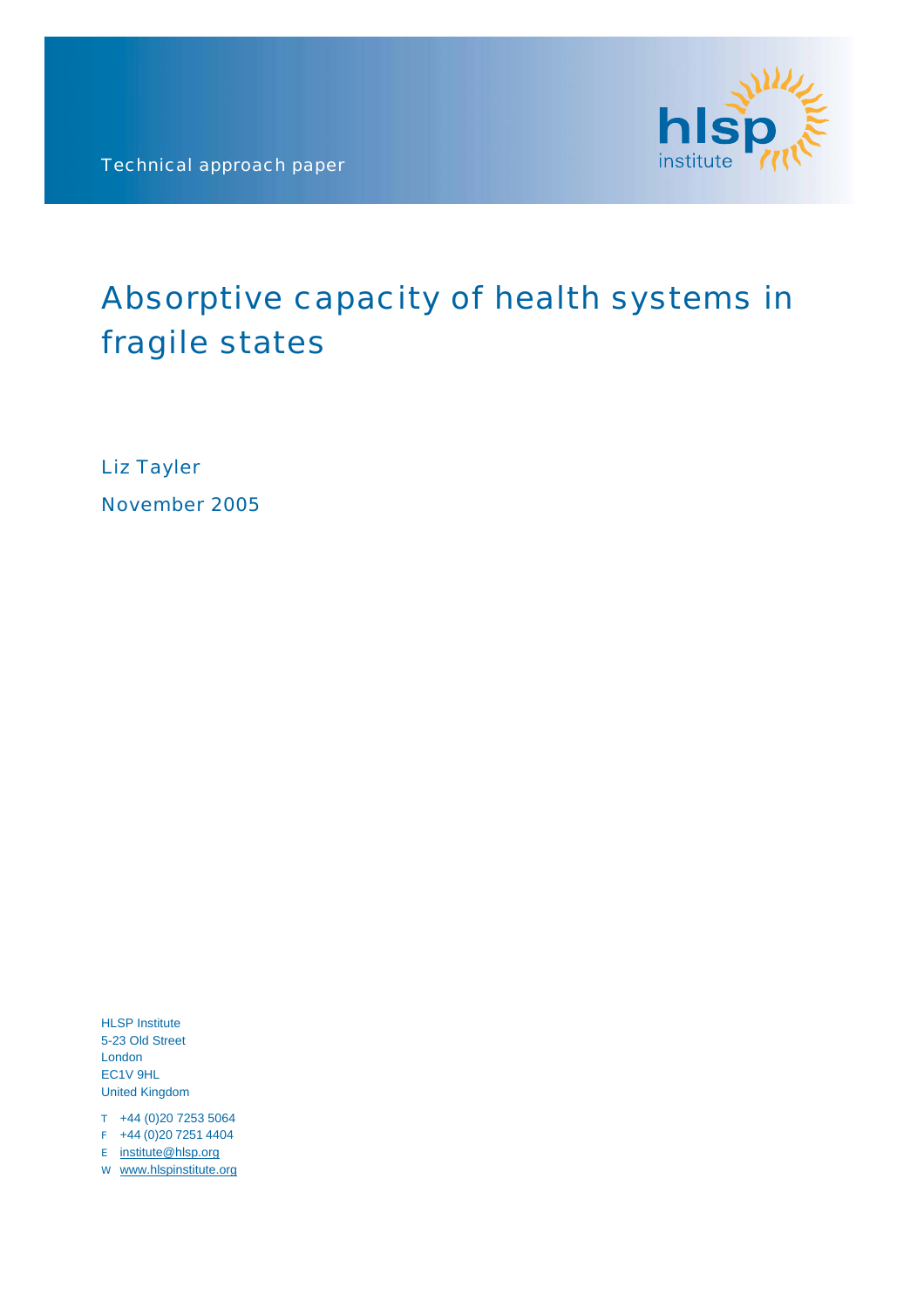# **Table of contents**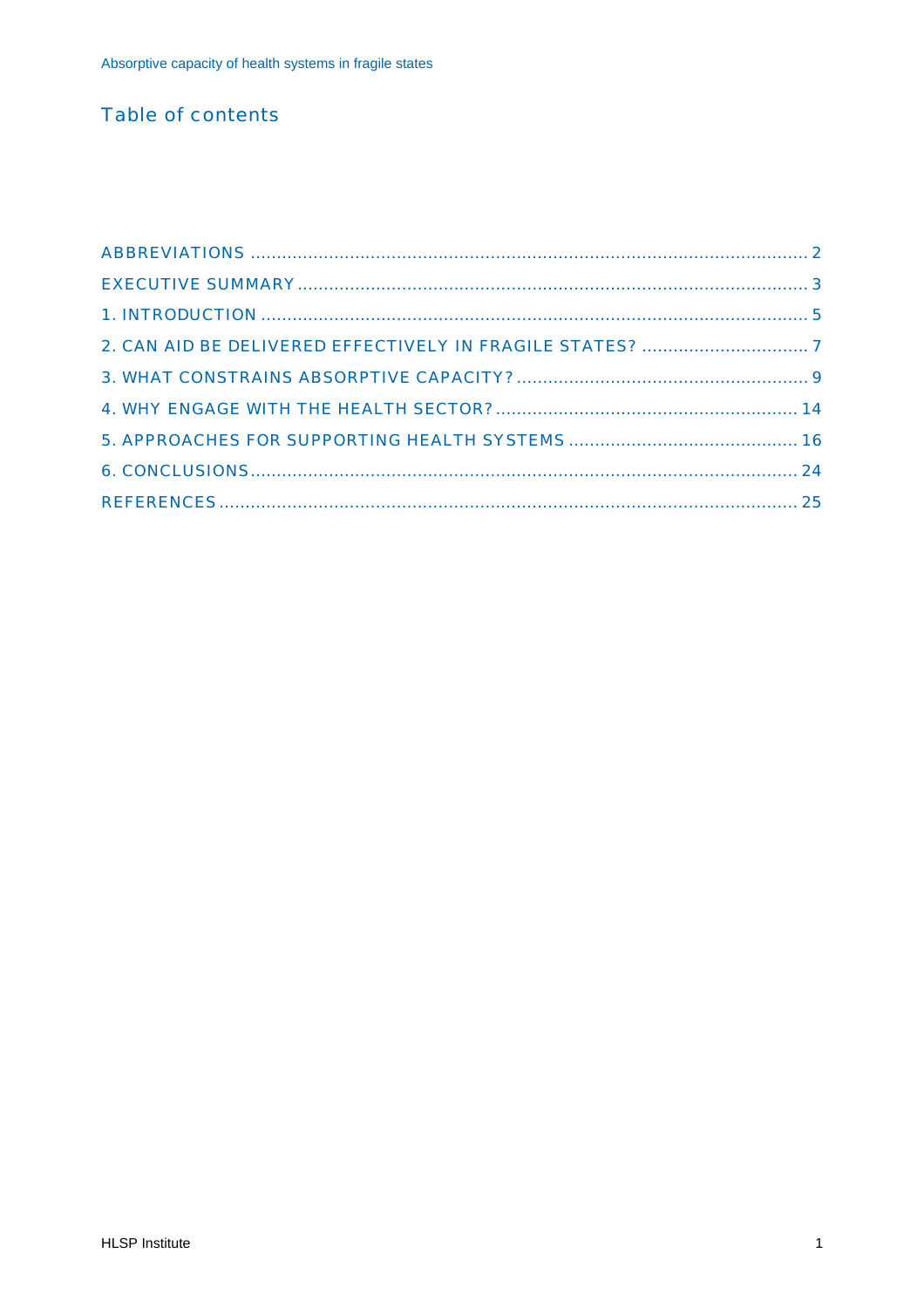# <span id="page-2-0"></span>Abbreviations

| AIDS:  | Acquired Immunodeficiency Syndrome          |
|--------|---------------------------------------------|
| DAC:   | Development Assistance Committee            |
| CPIA:  | Country Policy and Institutional Assessment |
| DFID:  | Department for International Development    |
| DPC:   | <b>Difficult Partnership Countries</b>      |
| DRC:   | Democratic Republic of Congo                |
| GFATM: | Global Fund to Fight AIDS, TB and Malaria   |
| HIV:   | Human Immunodeficiency Virus                |
| ITN:   | <b>Insecticide Treated Net</b>              |
| LICUS: | Low Income Countries Under Stress           |
| MDGs:  | Millennium Development Goals                |
| NGO:   | Non Governmental Organisation               |
| RBM:   | Roll Back Malaria                           |
| SWAp:  | Sector Wide Approach                        |
| TA:    | <b>Technical Assistance</b>                 |
| TB:    | Tuberculosis                                |
| UN:    | <b>United Nations</b>                       |

WHO: World Health Organization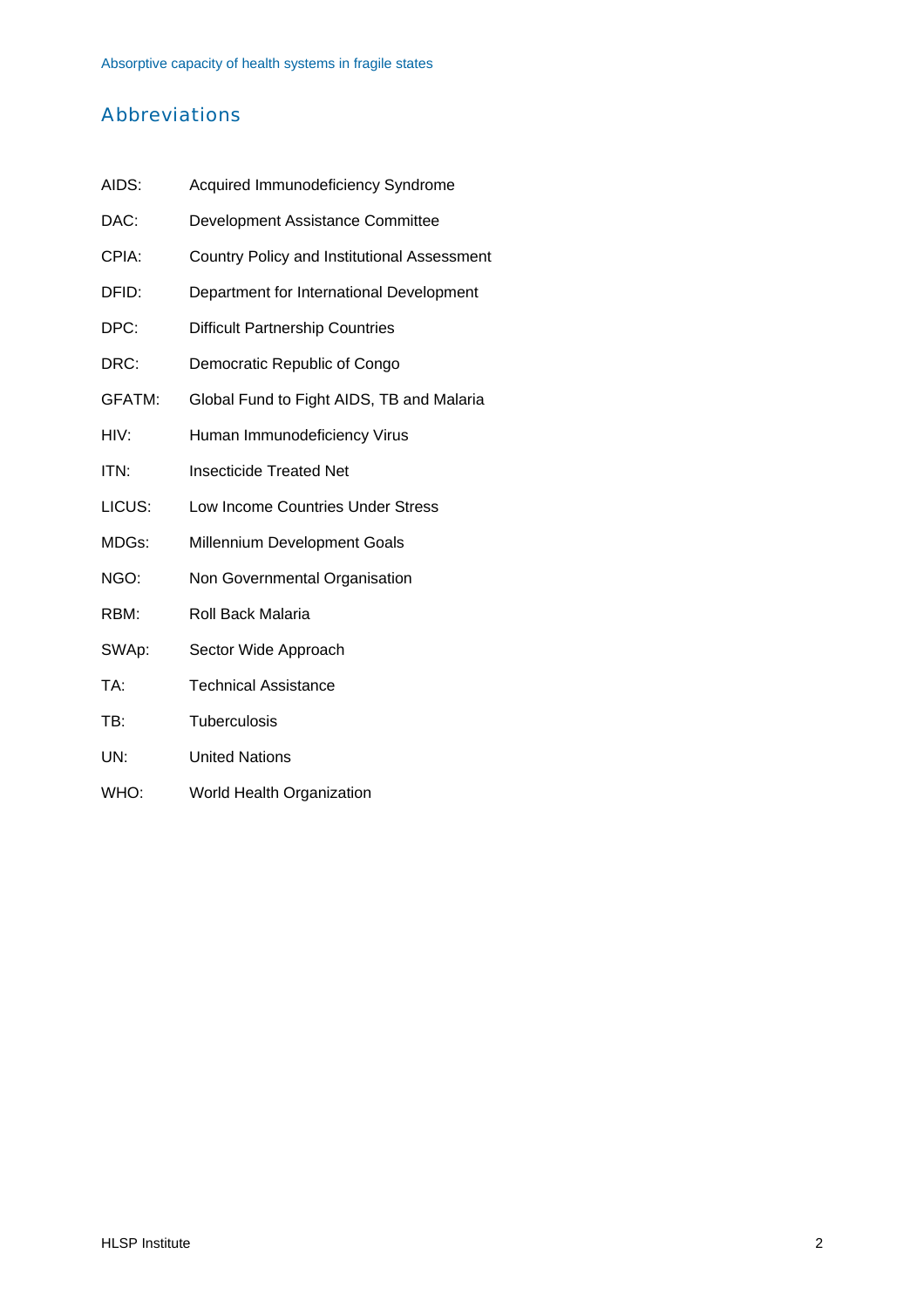# <span id="page-3-0"></span>Executive summary

The political imperative to address fragile states is increasing, and the needs are indisputable. However, the capacity to use increased donor funds effectively - the absorptive capacity - tends to be constrained by a number of factors.

Politically, the lack of agreement around the importance of poverty reduction, governance or human rights may be a problem, as well as a lack of accountability to citizens and/or endemic corruption. On the economic side, there are concerns about weak financial management systems, the fungibility of aid, macroeconomic impact, and diminishing returns in aid effectiveness. Practically, it is much more difficult to spend money well in fragile states: lack of infrastructure, systems and human capacity are all major problems, which in many instances are compounded by insecurity and the duplication of dysfunctional systems.

The problem is not one sided. Donor short termism, rigid adherence to over designed projects, and fragmented, unharmonised inputs can all be problems. Also, donors often experience difficulty in recruiting experienced staff to work in fragile states.

In addition to these general problems, there are also the specific issues related to health. Performance against the health Millennium Development Goals is generally poor. Home to 15% of the world's population, these states are where half all child deaths and a third of all maternal deaths occur. People living in fragile states are more likely to suffer ill health and die prematurely.

#### Facing these issues, what can donors do?

The design and approach to monitoring a programme should depend upon whether the first priority of a donor is to improve health outcomes, strengthen the health system, or catalyse broader societal change. The scope of the project should be proportionate to the investment - where donors are contributing a small proportion of the health budget, their impact is unlikely to be great. Although the risks of working through government may be greater, the potential benefits and influence are usually greater when it is possible to work in this way.

Whether to work with and through government systems will depend on political factors and the balance of perceived risks. Within all the components of the health system (stewardship, financing, resource management and service delivery) there is a spectrum of interventions between those that directly support government to those working totally outside it. The middle of this spectrum is where significant thinking and experimentation is occurring, and some of these more innovative approaches are likely to prove effective. Donors do not need to exclusively fund through either government or parallel/non governmental channels, and in most instances a blend (with variable proportions) will be most appropriate. It should be possible for essential needs (such as preventive health) to be met, with little risk of undermining broader and more strategic reforms.

Wherever possible donors should support the core stewardship functions - helping national governments to lead the development of a coherent and realistic health strategy, and to co-ordinate the various stakeholders. This is particularly important given the range of actors and instruments working in health, with overlapping and competing agendas - UN, bilateral and multilateral agencies, NGOs, and now also many global health partnerships. Strong leadership, effective priority setting and strategic capacity building are required. The needs for harmonisation and rationalisation of support in fragile states are particularly pressing, and may necessitate some agencies changing the way in which they operate.

It is important to think ahead and use evidence emerging from countries that have recovered from conflict and from other low income countries to develop approaches that reflect current thinking, rather than just try and rebuild what worked in the past. In particular, this means recognising that a major source of finance for the health sector is likely to be out of pocket, and that much of the delivery will be by the private sector. Donors must be prepared to invest in developing new roles and skills to reflect the new role of the state as it moves from monopoly provider of services to steward of the whole sector. Donors must recognise the increasing role the private sector will play, and consider how best to help the poor access services.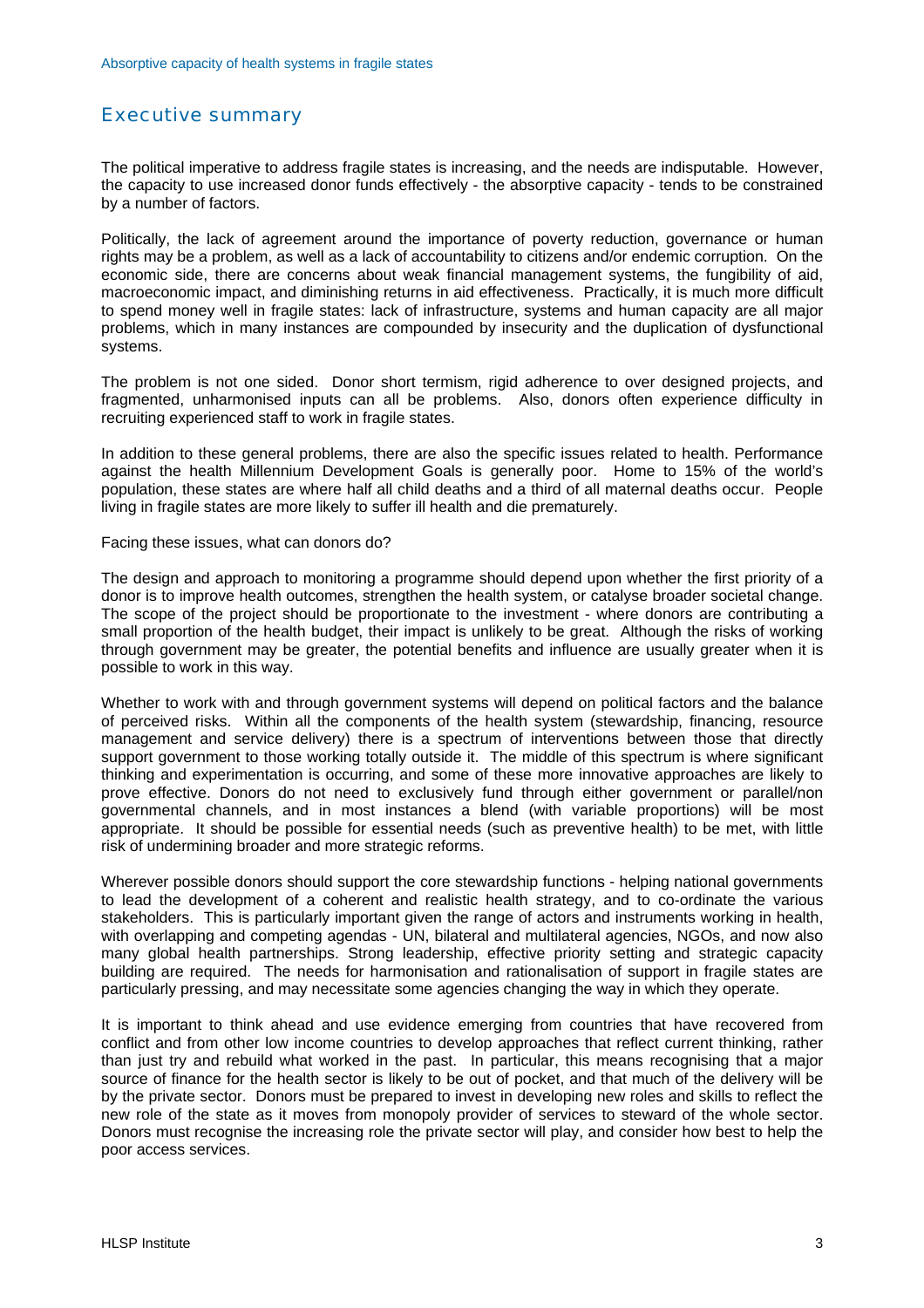Some of the results that are emerging around performance related payments (from Rwanda, Democratic Republic of Congo and Cambodia) are encouraging. While a number of concerns persist, particularly about issues of capacity, limited competition and longer term effects on provider behaviour, donor funded co-payments seem to be leveraging major improvements in service utilisation, and decreasing out of pocket expenditure.

Provision of drugs and commodities can also be an effective intervention, particularly as international procurement can result in major cost savings and quality safeguards, and the risks of adverse macroeconomic impacts are fewer. However, this must be a long term investment with support to the distribution and management of these products, if massive waste and corruption or undermining of local systems are to be avoided.

Whatever approach is adopted, donors need to be realistic about sustainability. They should plan and finance over long time frames – whilst also allowing for frequent reviews, built-in flexibility and scope for redesign. Even where there is not an absolute shortage of resources, financial flows may be difficult, and if donors want to make a real difference they should not be squeamish about paying recurrent costs and supplementing salaries.

Health is a political process. Ultimately a sustainable quality service is ensured through the effective demand of people on their governments and on those responsible for providing services. The accountability of the governments of fragile states to their constituents is often lacking. Although experience of working on the "demand side" is limited, donors should look for opportunities to support the provision and dissemination of information, to work with civil society and professional groups that are trying to improve service quality and accountability, and with those working on participatory monitoring and budgeting and other "tools of accountability".

Development is also a political process, and whilst economic growth is a key component, it is not the only objective. Much of the assessment of aid effectiveness suggesting that aid is only effective in good policy environments focuses on economic benefits, and does not consider other, less tangible benefits relating to service provision, human rights, corruption and resource management issues. Economic and political developments do not necessarily occur in parallel. Substantial changes in fragile states can take a long time, and sometimes time and investment can be required to lay the foundations of reform before more tangible improved outcomes can be achieved.

Whilst most donors have adopted a lower risk strategy of minimal engagement in fragile states, and have channelled most of their assistance through NGOs where they do engage, there have been successful exceptions. The unprecedented volumes of aid that are being allocated to health, and the escalation in the quality and quantity of analysis around investment in fragile states, mean that there are opportunities for major progress if these two forces can be brought together and translated into strategic action.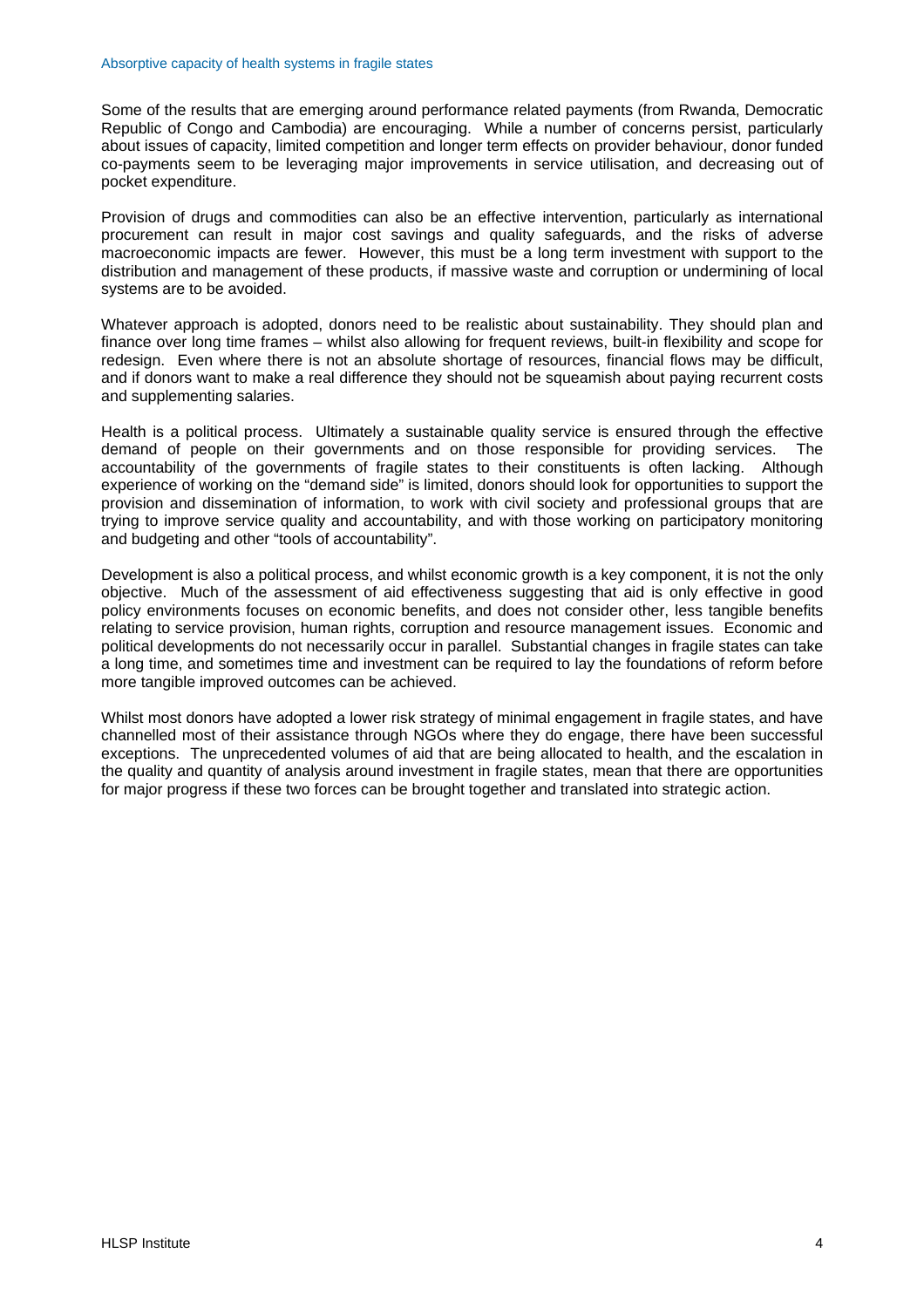# <span id="page-5-0"></span>1. Introduction

What can donors do for the health sector in fragile states? This paper outlines some principles and approaches that can help to address absorptive capacity constraints, and to support long term development of health systems.

It begins by looking at the broad context and at the multiple challenges - political, economic and practical - faced by donors. Moving to the health sector, the paper highlights the key issues and offers ideas and suggestions for donor engagement.

#### **Definitions**

There is no universally accepted classification of "fragile states". Different definitions are in use, reflecting different organisations' priorities. The UK's Department for International Development (DFID) has a working definition of fragile states as "those where the government cannot or will not deliver core functions to the majority of its people, including the poor"<sup>[1](#page-5-1)</sup>. The Centre for Global Development in the US has a list assessing states in terms of security; Rotberg proposes criteria to distinguish weakness, failure and collapse<sup>[2](#page-5-2)</sup>, while the DAC assesses the nature of the development relationship. Another definition in use is that of "Difficult Partnership Countries" (DPC). The World Bank (through its Country Policy and Institutional Assessment scores) focuses on economic development; countries with a particularly low CPIA score are defined Low Income Country Under Stress (LICUS). There is substantial overlap between the lists, and a core of countries (Afghanistan, Angola, Democratic Republic of Congo, Myanmar, Niger, Nigeria, Somalia and Sudan) that appear on many or all.

#### Challenges for health

Fragile states are home to 15% of the world's population, and are where half of all child deaths and a third of all maternal deaths occur<sup>[3](#page-5-3)</sup>. People who live in fragile states have much worse health outcomes than those who live in neighbouring countries. The graphs in Figure 1 show an analysis of the performance of low and middle income countries, and fragile states in critical health related areas. Although based on relatively small numbers and poor quality data, these stark differences reflect the impression that one gains on visiting these countries, that is of a total collapse of basic services for much of the population.

**Figure 1:** 

#### **Comparison of critical health outcomes by recipient group**

DPC: Difficult partnership countries LIC: Low income countries MIC: Middle income countries

(Source: Levin 2004; continues on next page)



<span id="page-5-1"></span>1 DFID, 2005b

 $\overline{a}$ 

<span id="page-5-2"></span>2 When states fail, 2003

<span id="page-5-3"></span>3 Branchflower, 2004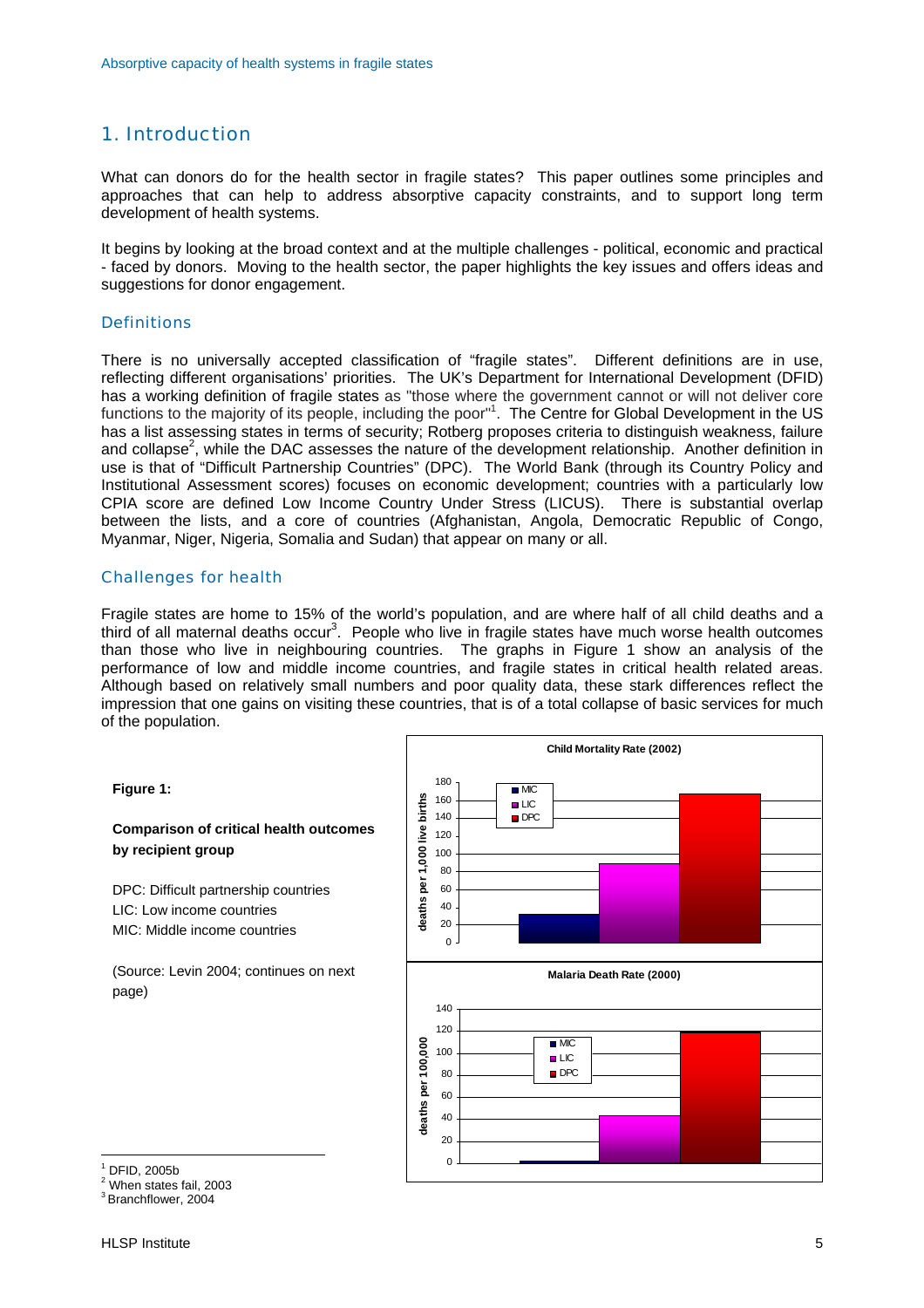

If the international community is serious about addressing the Millennium Development Goals (MDGs), there has to be progress in these countries. There is a real political commitment to increase aid flows, but a real challenge remains – how to spend the money effectively. The current development paradigm is based upon partnership, and over the last decade attention has been focused upon the "good performers"within this context. A major reason for this has been Burnside and Dollar's work<sup>4</sup> suggesting that aid only enhances growth in good policy environments. While this may be true, there may be other less tangible social and political benefits that are also important, and may be prerequisites to improving the policy environment.

Understanding the political context and the incentives that are operating is crucial. Aid, health and politics are inextricably linked. There is a perception that working in health and attempting to save lives is politically neutral. However, as one shifts from humanitarianism to development, concerns of sustainability and "ownership" increase, and broader systemic issues and constraints rapidly emerge. These need to be understood and actively managed if naive and simplistic recommendations are to be avoided. It is vital to understand the background and causes of fragility, to avoid compounding and perpetuating problems, and develop lasting solutions.

Having said this, there are common issues and approaches, and whilst specifics vary in most fragile states, the problems are a combination of ethnic fragmentation, neopatrimonial politics, over reliance of the economy on natural resources, conflict and corruption<sup>[5](#page-6-1)</sup>. Although there is a group of countries that most observers would confidently classify as "fragile", there is a much greater number that demonstrate some, but not all of the characteristics of "fragility". Absolute definitions are not helpful, and how a country is classified will depend upon when and how one looks at it. Just as the countries exist in a continuum of fragility, so should the responses and aid instruments used to support them. Sometimes there is a clear distinction made between "post conflict states" and the rest. There are differences: war creates special problems and needs. Occasionally peace settlements can create national unity and a strong accountability of government to its citizens, resulting in rapid progress in development. In general the overlap is substantial. Conflict is often a manifestation of underlying fragility, and peace settlements may not deal with underlying problems.

Over the last five years, donors such as DFID and USAID, and organisations such as DAC and the World Bank have published excellent strategy and policy documents, including the *Principles for good*  internationalengagement in fragile states.<sup>6</sup> There has been much less work at sector specific levels, or analysis of the practical challenges of operationalising these ideals. The real challenge for these donors over the next decade will be to translate policy papers and good principles into robust approaches on the ground.

 $\overline{a}$ 

### **Figure 1**

(Source: Levin 2004)

DPC: Difficult partnership countries LIC: Low income countries MIC: Middle income countries

<span id="page-6-0"></span><sup>4</sup> Aid policies and growth, 2000

<span id="page-6-1"></span><sup>5</sup> Moreno Torres, 2004

<span id="page-6-2"></span> $^6$  2005a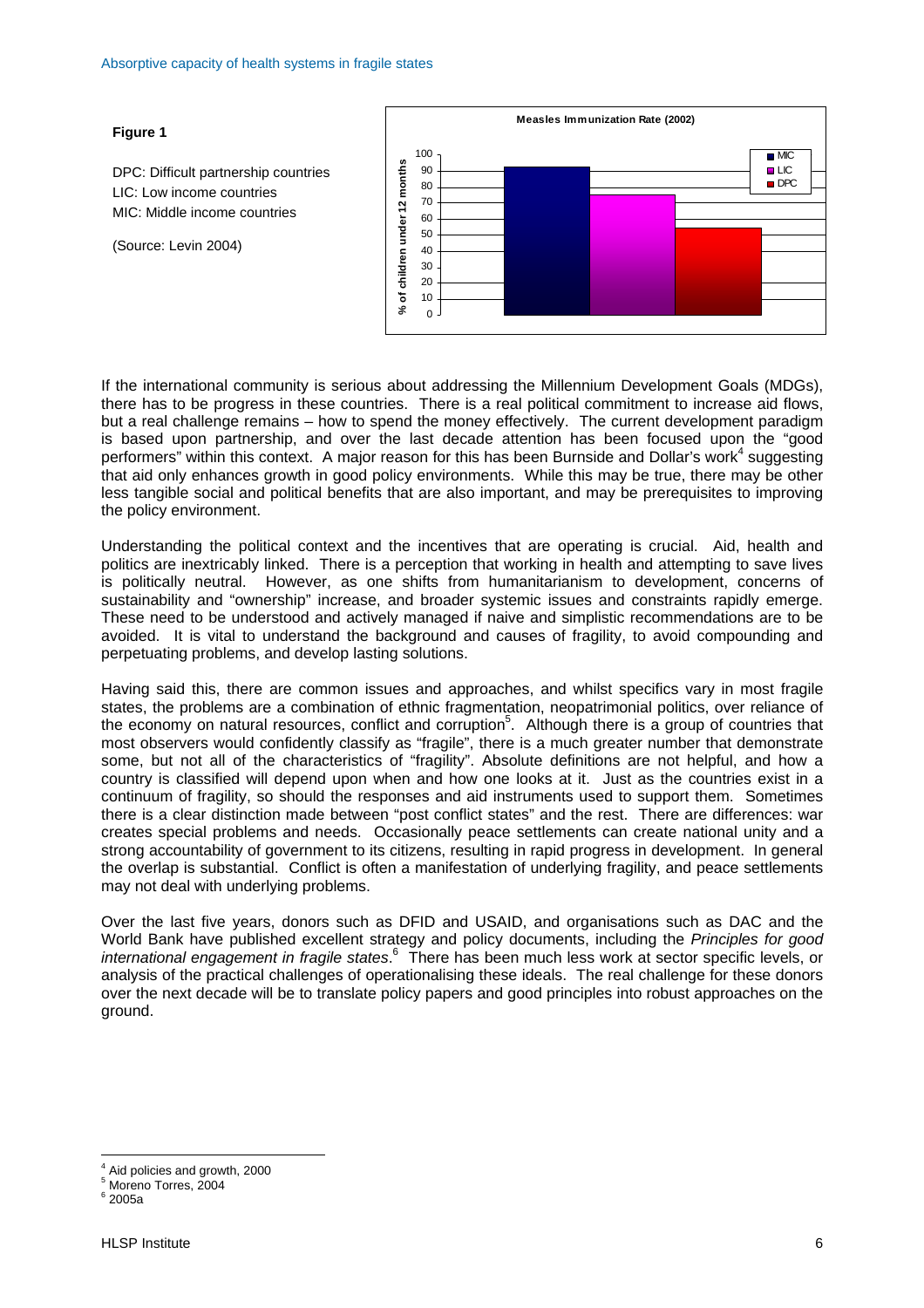# <span id="page-7-0"></span>2. Can aid be delivered effectively in fragile states?

#### The issue

Using development money effectively in fragile states is difficult. Concepts of "partnership" and "ownership" are particularly tenuous in these contexts. When donor and recipient countries do not share priorities or aspirations, the concept of partnership is difficult. Donors want government to be "in the driving seat" – but there has to be agreement on the destination and the route. Donors are attempting to limit their fiduciary risk by strengthening domestic accountability within the recipient country<sup>[7](#page-7-1)</sup>, but one of the characteristics of fragile states is that the compact between government and citizens, around which such accountability is based, is weak or absent.

The optimism required to see the donor-recipient relationship as a partnership, and to work through the sorts of aid instruments (such as budget and sector support) that allow the rapid transfers of funds to recipient countries, is stretched even further in many fragile states. In a (relatively small) group it is not realistic at all. Where systems are really weak, the capacity to use money well is limited. Alternative mechanisms will be required if donors want to make a substantial investment, or at least one proportional to needs.

Large sums of money can be spent effectively if the donor is prepared to take over responsibility for service provision, as with traditional humanitarian assistance. In the long term however this is neither politically desirable nor sustainable in economic terms.

Donors invest in health for a range of reasons: sometimes for immediate gains in mortality and morbidity (often reflected in the current focus on the MDGs), sometimes in the hope of developing a more sustainable and effective health system, and sometimes as a part of a broader agenda of improving the stability, governance and economic performance of a country. Each of these represents different objectives for development assistance and each may require different sets of aid strategies and instruments.

Where donors are trying to bring about change at a systemic or societal level, the context in which they are operating, and the degree of resistance within the system can be a particular problem. Helping something change that wants to is easy. Forcing change against established resistance is much more difficult.

Are there alternatives to the current "partnership" paradigm? Would a more "business like" or contractual relationship be more effective at influencing change? Private sector companies operate very successfully and profitably in many fragile states (even if they acknowledge a greater risk).

Given all these difficulties, is it worth donors trying to work with fragile states? Can they, and do they make a difference? The needs and potential benefits may be enormous, but is there an effective way to channel and use the donor resources available? This paper will seek to answer some of these questions.

#### What should be done?

Historical and economic analysis suggests that without international intervention, the situation within fragile states is unlikely to change. Paul Collier's analysis suggested that the chance of graduation from LICUS (Low Income Country Under Stress - a classification broadly synonymous with Fragile) is about 1.7% per year. To put it another way, once a country becomes "fragile", it will remain so for about 50 years<sup>[8](#page-7-2)</sup>. The costs of this are enormous – not only to the citizens of that country, but to neighbouring countries as well. Even a slight acceleration of positive change would represent substantial economic and political benefit. Donors and their political masters need to balance the increased difficulties and risks of operating in fragile states against the even larger risks of doing nothing.

<span id="page-7-1"></span> $7$  DFID, 2005a

<span id="page-7-2"></span><sup>8</sup> Chauvet and Collier, 2004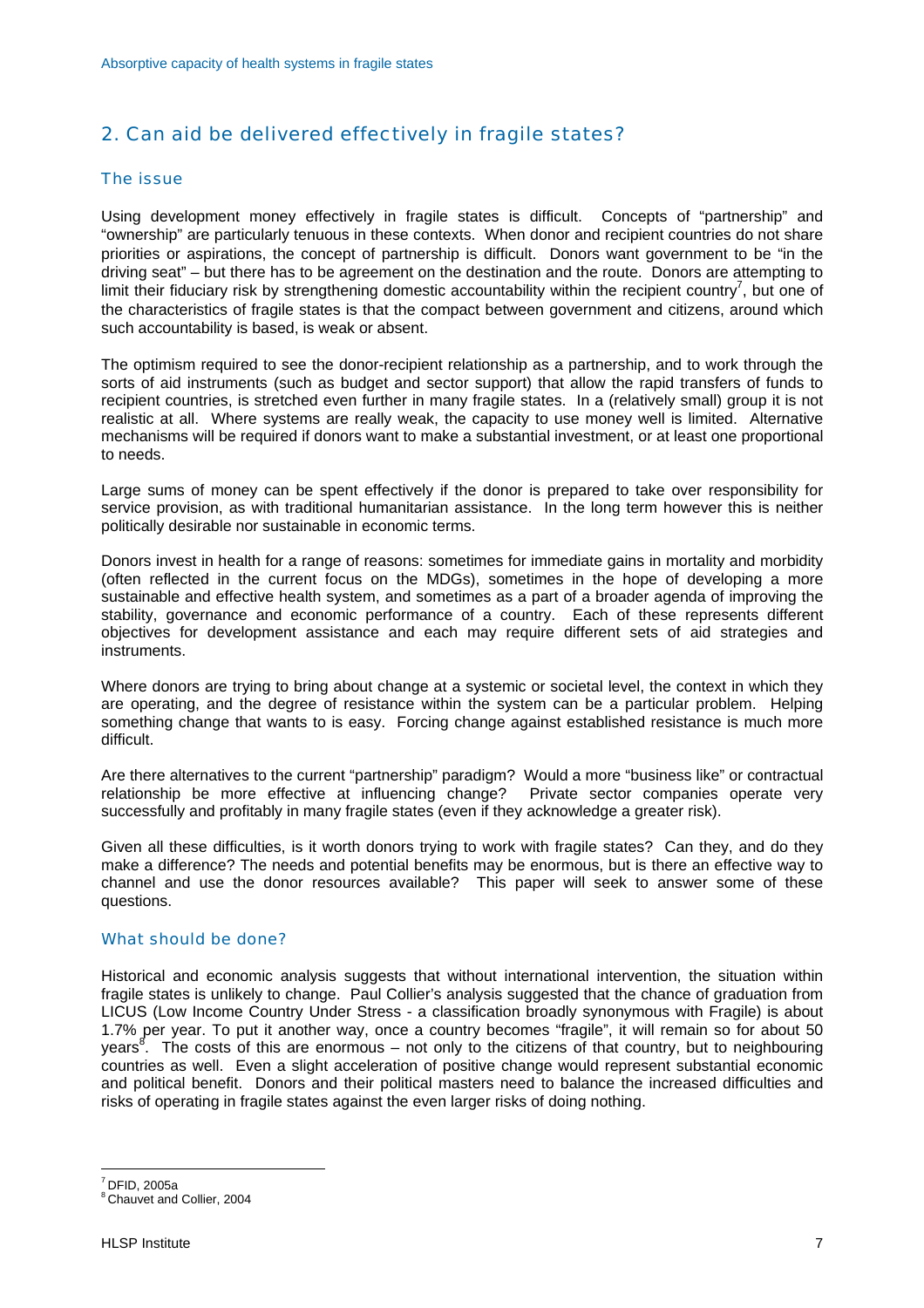It is easy to cite cases of aid to fragile states being ineffective. This was particularly true during the cold war era, where Northern powers invested huge amounts in some developing countries, often fuelling conflicts. Interventions such as Lifeline Sudan have been implicated in prolonging conflict. But although it is difficult to demonstrate causality, in countries such as Sierra Leone, Rwanda, the Balkans, some parts of the former Soviet Union and probably Afghanistan, a strong case for positive impact can be made.

There are international imperatives for action. Over the last four years, global security has moved rapidly up the international agenda<sup>[9](#page-8-0)</sup>, and the fact that fragile states may foster terrorism and international crime is another potent stimulus to action (even if there is an associated risk that this might result in redirection of resources away from areas of greatest need). Investing in health is of course a benefit in its own right, as well as a necessity for an effective, productive society. There is a growing realisation that the Millennium Development Goals will not be attained without significant progress in some fragile states<sup>10</sup>.

Partnership and support through government systems is more difficult in fragile states, but there are examples where it has worked well. British budget support to Sierra Leone was important in stabilising the situation and initiating rapid scale up in service delivery. Swiss budget support for the health sector in Mozambique was very effective (although a similar approach in education failed).

There should be no discontinuity between humanitarian and development funding. Donors should reflect the continuity in the transition between war, instability and underdevelopment in their funding streams. Transitional funding should be longer term, introduced before humanitarian aid finishes, and should continue for years as the capacity to use funds through development instruments such as sector wide approaches and budget support is developed.

All the analysis suggests that the absorptive capacity of government systems in fragile states is initially very low, and the prime need is for excellent technical assistance in core areas such as policy development and basic systems. Too much money too early to government may be counterproductive (even though some is desirable). Donors should channel substantial funds in a manner that miminises the disruption of broader and longer term development, and yet offers useful development gains. This might include areas such as basic and preventive health services, which can be delivered and funded through a variety of channels.

Contractual type relationships are probably not the answer for relations with government. The international financing institutions have developed huge experience of "conditionality" over the last few decades, and there is an emerging consensus that enforced conditionality is rarely effective. This is probably particularly true in the social sectors. What can donors do if a recipient government does not deliver? Of course the programme can be suspended, but this will hurt the potential beneficiaries (usually the poor) and will probably have minimal impact on government.

As regards service delivery through the non government and private sector, there is probably much more scope. In many developing countries most services, including those for poor people, are delivered through the private and NGO sectors. In fragile states, where state provision has collapsed and an entrepreneurial culture is necessary for survival, this proportion is usually even larger. The capacity is there, and it will respond to financial incentives. The challenge for donors is to recognise its importance, understand how it operates, and develop and scale up ways to work with it in a manner that enhances the quality and affordability of the services that poor people can receive.

<span id="page-8-0"></span><sup>&</sup>lt;sup>9</sup> See the report of Secretary-General's High Level Panel on Threats, Challenges and Change "A more secure world: our shared responsibility" (2004)

<span id="page-8-1"></span><sup>&</sup>lt;sup>10</sup> High Level Forum on Development Effectiveness and Fragile States, London, January 2005.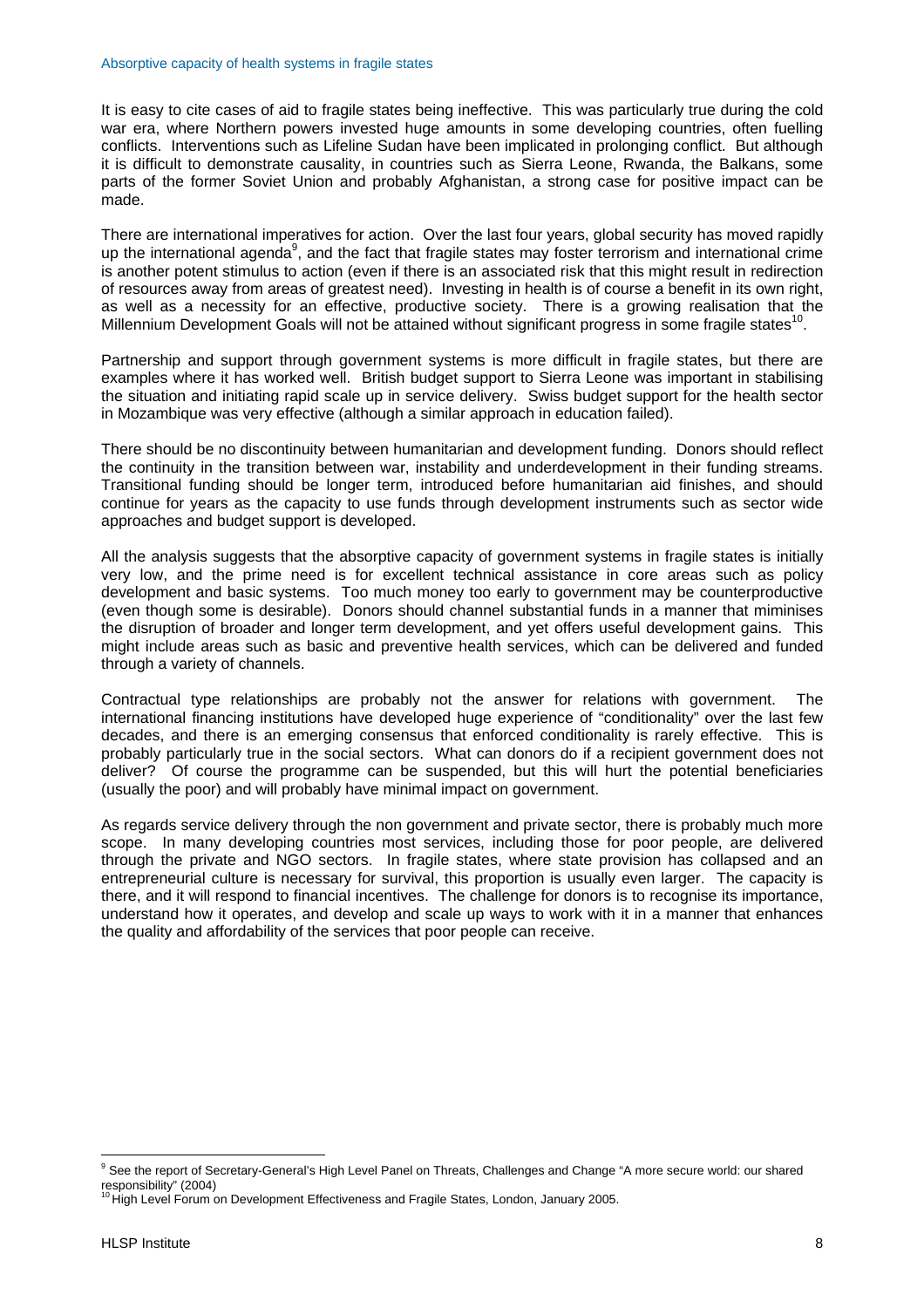# <span id="page-9-0"></span>3. What constrains absorptive capacity?

In fragile states, the capacity of donors to use increased funds effectively is constrained by several factors, practical, political and economic. This section provides an overview of both the internal factors and the donor practices that often exacerbate existing problems.

#### "In country" factors: political, macro-economic and practical

#### **Political factors**

One way of looking at states is to characterise them according to their capacity and willingness to deliver pro-poor policies. Fragile states are lacking in one or both of these elements. As mentioned earlier, most current development instruments are designed to support a government's own programme of social and economic development. Whilst international and domestic priorities will invariably differ, a productive relationship can develop where there is substantial overlap. If attitudes and actions diverge too far, then the donors are not in a position to "get behind" government, and channelling funds through, or in support of established systems and policies is not an option. If government is not committed to effective service delivery, then the institutional environment, the incentives and all the other factors that actually help things to happen may also be lacking.

Of course formal government systems can be largely irrelevant in many fragile states. The private sector (formal and informal) and community based organisations can be very significant in terms of service delivery and as partners for donors. For example, in its "Drivers of Change"[11](#page-9-1) analyses, DFID has started to look much more strategically at how it can engage with other agents in a country to support pro-poor change. Such collaboration can be very effective where it is supported by government. It is more problematic in the cases where government-donor relations are poor and there is not even tacit support or acceptance of this way of working.

The relationship and accountability of government to its citizens is fundamental to democracy. In many fragile states government accountability to at least some sectors of the population may be minimal, and this is part of the problem. This may be compounded by aid, if recipient governments become more anxious to respond to donor demands than to those of their own constituents.

Corruption is another major problem in many fragile states. It means that the real cost of doing business and achieving change may be significantly higher than anticipated, because of kickbacks. Much more significantly, it changes the way in which donors are prepared to operate. Because they are accountable to their own citizens, and are concerned that aid money will be stolen, donors are rarely prepared to put their money through the systems of really corrupt governments. Where they do, the strategy that the donors impose to limit illicit activities can significantly impede legitimate spending as well. This is something that donors may find difficult to address, since people benefit from corruption – indeed in many countries government officials survive on it. There is little incentive for workers in a fragile state to improve a system if their livelihood is based upon receipt of bribes because the system does not work. Superficial reforms and changes are welcomed, but very often donors may find it impossible to effect fundamental changes in the way that systems work, when this may limit the scope for rent seeking.

#### **Macro-economic factors**

Additional resources are generally much more useful when they are predictable. Aid flows are estimated to be seven times less predictable than domestically generated revenue<sup>12</sup>, and twice as volatile again in fragile states as in other low income countries. A DAC study has shown that volatility is sometimes related to conflict resumption, but largely to changing donor priorities<sup>13</sup>. Aid cannot be used for strategic investments, or for supporting long term change, if it is only offered for a year or two.

Within fragile states there is often a generalised lack of resources. Even where there are nominally significant resources, weak financial management may mean that they are not available at the right time. Without the resources to keep systems running, donor money that is earmarked for a specific additional activity cannot be used effectively.

<span id="page-9-1"></span><sup>&</sup>lt;sup>11</sup> Available at http://www.grc-exchange.org/g\_themes/politicalsystems\_drivers.html <sup>12</sup> Bulir and Harmann, 2003<br><sup>13</sup> DAC 2005b

<span id="page-9-2"></span>

<span id="page-9-3"></span>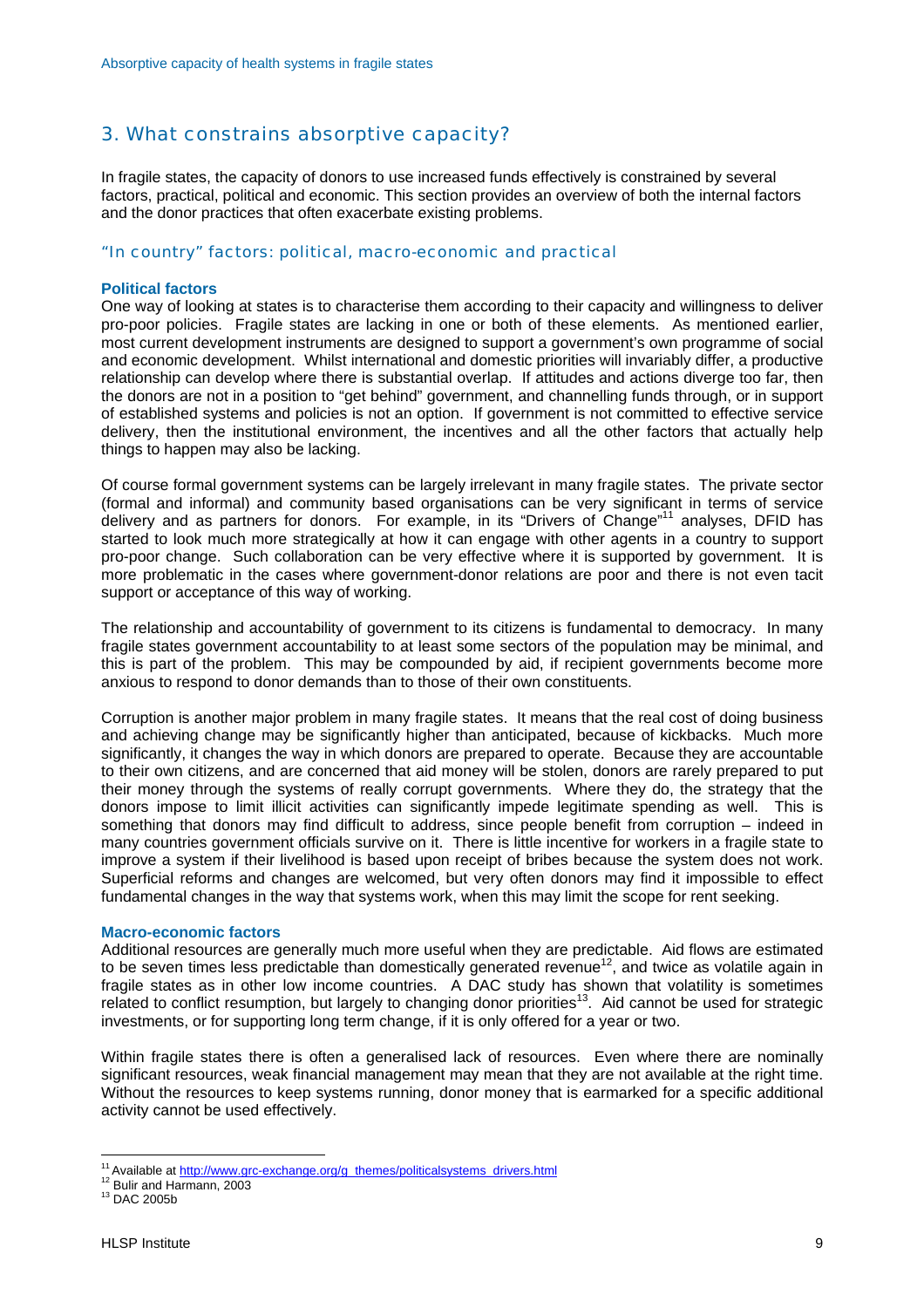Where financial management is weak, donors face a quandary. The easiest solution is to establish parallel systems for disbursement, or offer technical assistance alone so that the "government never gets its hands on the money". However, in doing this they lose the legitimate opportunity to try to intervene and strengthen the established systems, and in fact they can also further undermine the systems that exist.

A major problem is that all aid is (at least to some degree) fungible<sup>14</sup>. Irrespective of whether money flows through an established or an additional channel, governments can use donor funds to replace their own expenditure. There is a risk that donor funds can effectively result in increased expenditure on defence or other areas that have no benefit to ordinary people. Furthermore, if governments decrease their own budget for areas like primary health care and education, there is no guarantee that they will necessarily increase it again if donor funds dry up. Given the weakness of financial management in many fragile states, it is often difficult to establish what has actually been spent, and to try to track resource flows.

Theoretically, the other economic constraints to absorptive capacity apply equally in fragile states. There is a risk that large aid flows might undermine macroeconomic stability<sup>15</sup> and have a negative impact on exchange rates. The law of diminishing returns in aid effectiveness does still apply. However, according to most analyses, most fragile states are under-aided. Collier's analysis suggests that in "normal" low income countries under stress, aid up to 20% of GDP can be effectively used – far in excess of existing flows to most fragile countries. Where they are receiving very large aid flows (e.g. to support post conflict reconstruction), political imperatives supervene.

#### **Infrastructure and capacity**

It is much easier to spend money well in a country where there is capacity, infrastructure and where systems work. In countries such as Southern Sudan, where there is no established banking system, no metalled roads outside major towns, and government capacity is really limited, the practical challenges of getting things done are enormous.

The lack of skilled staff is a huge constraint. Within a fragile state, many of those with transferable skills will have emigrated, others may have been killed, and many of those who remain may be working on project management for NGOs. As for the rest, capacity may be limited, and rebuilding the skill base and the work ethic may require years of investment.

Insecurity and a very weak rule of law is another problem, whether or not countries are emerging from conflict. This increases the risks and costs of any operation.

Those who have worked in fragile states or difficult environments will be familiar with the adage that it usually takes twice the time and effort that one expects to achieve anything. Capacity is limited, communications and infrastructure are poor, a web of petty corruption and perverse incentives has to be negotiated, and there is no apparent urgency to do anything. On this basis it would be sensible for donors and government to focus on a few critical issues. This however needs to be balanced against the multiple, complex needs that exist.

In many fragile states the problem is not that a system does not exist, but rather that it is over complex, and made more dysfunctional by multiple attempts to bypass and repair it. Donors' capacity to act and to spend their money effectively may be constrained by the complexities of government systems, and by the need to intervene in multiple areas and at multiple levels in order to make a difference (any plumber will tell you that in a system with multiple blockages, clearing a few is not going to make much difference to the flow rate). Very often actually understanding the system may be a major challenge, since, particularly in fragile states, the disconnect between business as it is done, and the official system may be large. In Nigeria, during the late '90s the accounting systems for local authorities should have been quite effective, but they were rarely used and cash was allocated without record, at the chairman's  $discretion<sup>16</sup>$ .

Prioritising action, and resolving the tensions between the need to act on multiple fronts and the capacity to act on a few, is one of the arts of successful development.

<span id="page-10-0"></span><sup>&</sup>lt;sup>14</sup> See HLSP Institute, 2005 (Module 4)<br><sup>15</sup> Bulir and Lane, 2002<br><sup>16</sup> Cameron, 1999.

<span id="page-10-1"></span>

<span id="page-10-2"></span>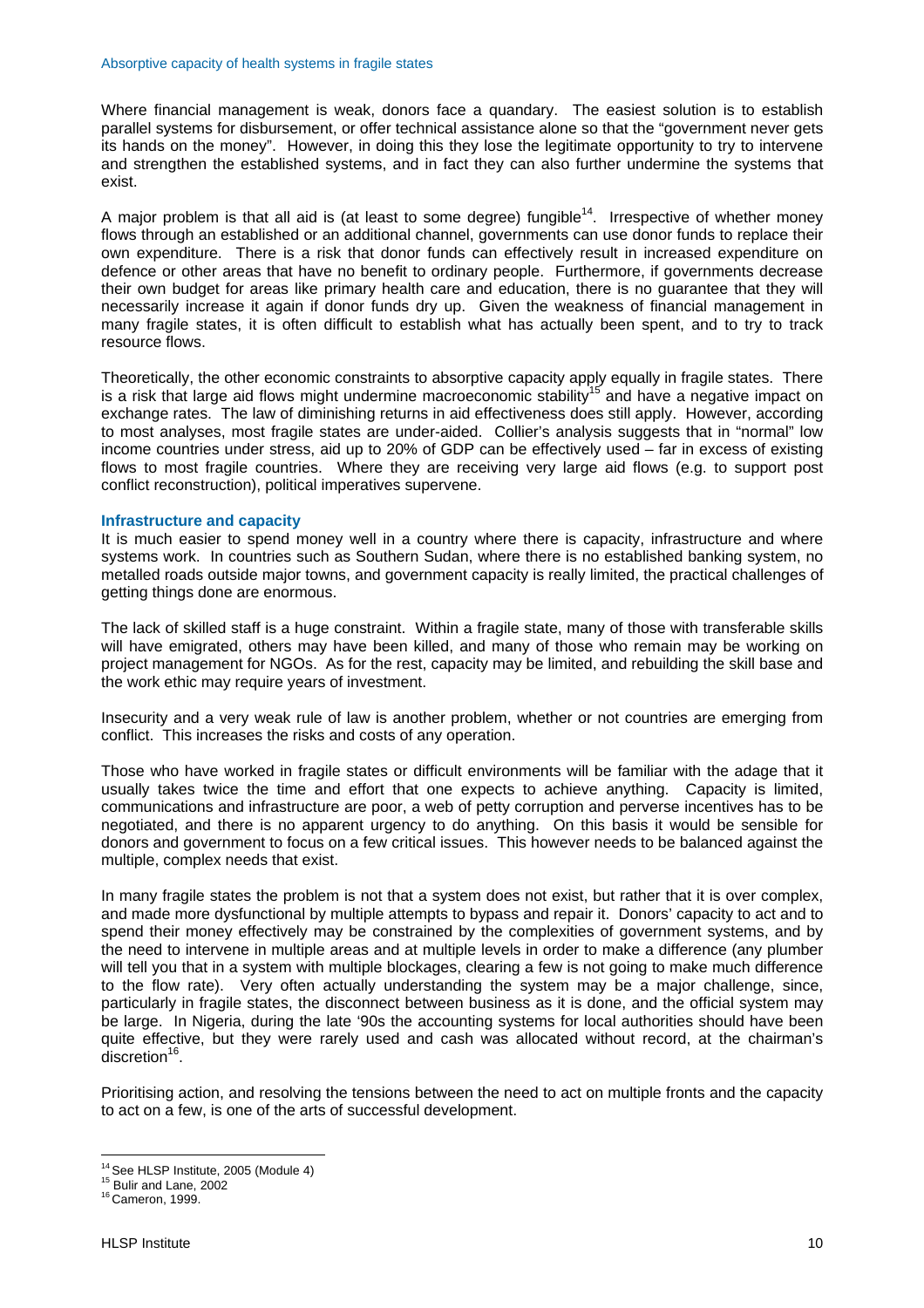Knowing what to do and when is also important – many things have to be synchronous, while others have to be phased if maximum benefits are to be accrued. The very positive impact of abolishing user fees for health care in Uganda has been widely publicised. However the observed increases in utilisation were a product of much wider reforms: increased availability of drugs, incentives for health workers, and a communication strategy. Cutting fees in Kenya has had very much less impact, and may have been counterproductive in Zimbabwe and South Africa<sup>1</sup>

It is also important to remember that many of the factors that have constrained the development of the fragile state in the first place, will similarly constrain donor assistance. It is much more difficult to operate effectively in a country where the population speak many different languages, large parts of the country are physically inaccessible, or educational and health status are low.

#### External factors: donor practices

While there are many factors within fragile states that constrain donors' ability to use their funds effectively, donor practices can frequently compound the problem.

Donors' expectations are often over optimistic and short term. Making change happen in fragile states takes time and effort, and predictable financing is much more likely to be effective. The transition between humanitarian and development spending is frequently poorly managed. Very often there is a hiatus between the two funding streams, at exactly the time when the absorptive capacity is greatest<sup>18</sup>. Donors continue to offer short term funding flows. Humanitarian donors operate in time frames of a few months, even when the realistic expectation is that needs will continue for years. The uncertainty over whether funds will continue is a major strain on agencies and the recipients of services, compromising the capacity to scale up operations or operate in a strategic manner. Even the part of an agency responsible for development will usually only operate, at best, on three-year project funding cycles – some will only guarantee funds on a year to year basis. A three-year project with two extensions of a year each is much less likely to have sustained impact than a project that is planned for five years in the start. The opportunities to spend wisely tend to accelerate over time, and stop-start will limit these opportunities.

Of course aid is a political instrument, and giving aid to the governments of fragile states can be politically sensitive. Domestic support to donors is important and fickle, and special interest groups can exert undue influence on the political process. However, short term reactive swings in aid flows are frequently counter-productive.

Whilst sustainability may be a long term objective, in the short to medium term most low income countries are not going to have adequate resources to provide quality services to their entire population. Despite this, some donors refuse to pay running costs. They will rather invest in capital projects (which very often increase recurrent expenditure further) and then worry why these facilities are not maintained. Some donors spend large sums on consultancies to develop and support systems, but fail to see the expected benefits because there is not enough money within the system for it to function.

Donor practices can prevent aid being spent effectively. High transaction costs and long delays mean that many opportunities for effective investment are lost. It can take over a year for some projects and programmes to be approved, and even once this is attained there may be further complex administration requirements before funds can start to flow. Donor projects are often "over-designed". The resulting lack of flexibility limits opportunities for effective intervention and investment. When the project itself is only meant to be of three years duration, it is not surprising that the rates of spend are lower than anticipated. Much development assistance is still "tied" - meaning that it can only be used to source things from the donor country. This can be a particular problem if there are only limited suppliers from that country, and they have limited capacity or interest in operating within a particular state.

Fragile states are often not particularly popular places for donor staff and consultants to visit. Insecurity is a problem for staff and their families. At least until recently, work in fragile states has not been linked to career progression. Recruitment is difficult, and often additional inducements are required. Very often development agencies send staff to fragile states "on promotion", even though these are really the

<span id="page-11-0"></span><sup>&</sup>lt;sup>17</sup> Pearson, 2004

<span id="page-11-1"></span><sup>&</sup>lt;sup>18</sup> Collier and Hoeffler, 2002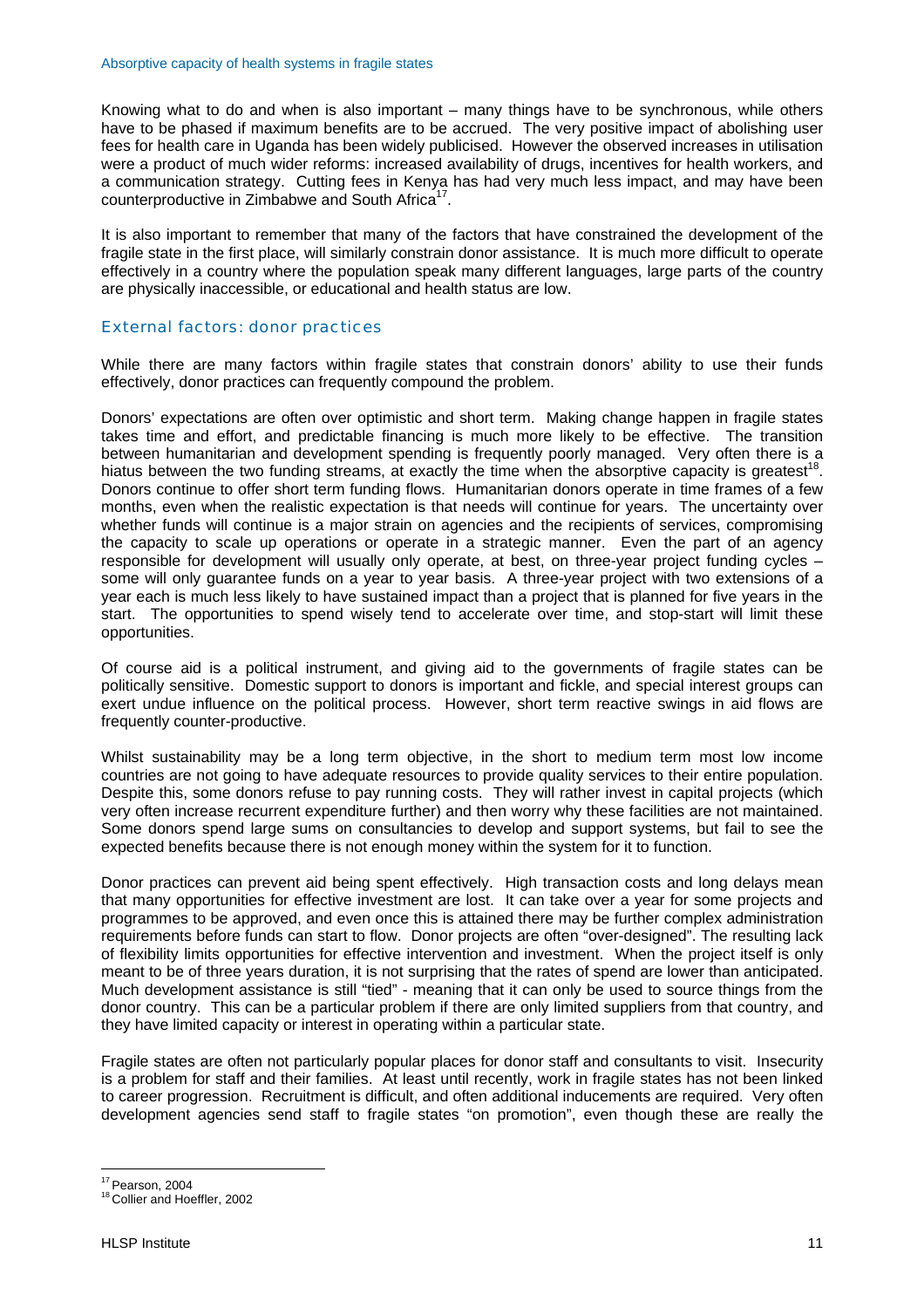countries that require the most experienced staff, who understand how agency procedures should work, and then how they can be adapted to work effectively in a more difficult context

Donor activity within fragile states is often fragmented. In countries emerging from conflict and humanitarian assistance there may be a legacy of disconnected interventions. In the face of a plethora of problems and the absence of an effective government strategy, donors develop their own, often disjointed, responses. Indeed the government of a fragile state may actually prefer donors to operate independently, as this increases the scope for double charging for activities, and playing one donor off against the others. But given the limited capacity for any change at all, this disconnected, piecemeal type of input can be exceptionally unhelpful.

#### What should donors do?

Donors must be realistic about their objectives and ensure that they are proportionate to the scale of investment. DFID might be able to expect significant change as a result of a £20m investment through budget support for Sierra Leone (which has a population of about five million), while a similar sum is unlikely to have so much impact in Nigeria, where the population is over 130 million, and the amount represents less than half a day's oil revenues.

Working in fragile states is intrinsically a high risk activity. Donors need to acknowledge this, get much better at assessing and managing risk and then live with it and avoid being deflected and over influenced by short term setbacks. Aid flows must become more predictable – with commitments of five to ten years. The expectations of politicians and the domestic audience need to be appropriately managed. The rhetoric of development is always about progress, whilst in reality situations can deteriorate dramatically. In many situations there needs to be an acknowledgement that "stopping things getting worse" is a major achievement in itself.

Politics is also complex within fragile states. There may be multiple agendas operating on different levels, and it is easy for donors to become unwitting pawns or set up perverse incentives. Donors need to be much more aware of the political sensitivities and of the disconnect between the formal system and how business is actually done in country. They need to think about the impact of their activities on both. Political realities can be harsh - a government may not give much attention to maternal and child health because surviving or maintaining territorial integrity consumes all its energies. Donors should be sensitive to this. In the long term, the prevention of civil war may be the best way to ensure child survival.

Understanding what is going on and why is difficult. Donors wanting to make a quick impact may assume that there is not much going on, or decide to bypass the existing system and set up something new. This is usually a mistake. The established system will continue to consume energies and resources. Fragmenting a system probably decreases the chances of any part of it working properly, and the new system may undermine existing forms of service delivery. It is far better to try to work out what there is, and focus as much on the "why services are still continuing" as on why things are not happening. Identifying and harnessing existing incentives is likely to be more efficient and sustainable.

Donors' relationship with the recipient government determines much of the nature and scope of their investment. The decisions around whether or not to work with and through government systems are based in part around the strength of those systems, but also around how strongly the donor government wants to support the recipient, and the political acceptability of a partnership on both sides. Another factor is the donor's judgement of the scope and potential benefits of influencing the recipient's own systems.

As part of efforts to increase aid effectiveness there is a general trend towards increasing alignment with countries' priorities and working through government systems<sup>20</sup>. Most agencies still feel that for political and programmatic reasons this is not realistic in fragile states, but there have been notable exceptions: DFID provided budget support to the Sierra Leone government, countries such as Nepal, Yemen and Papua New Guinea are moving towards sector wide approaches, and some countries – such as Uganda and Mozambique - moved relatively rapidly from post conflict to budget support.

<span id="page-12-0"></span><sup>&</sup>lt;sup>19</sup> World Bank, 2002

<span id="page-12-1"></span> $20$  See for example the Harmonisation and Alignment Update by the HLSP Institute (May 2005).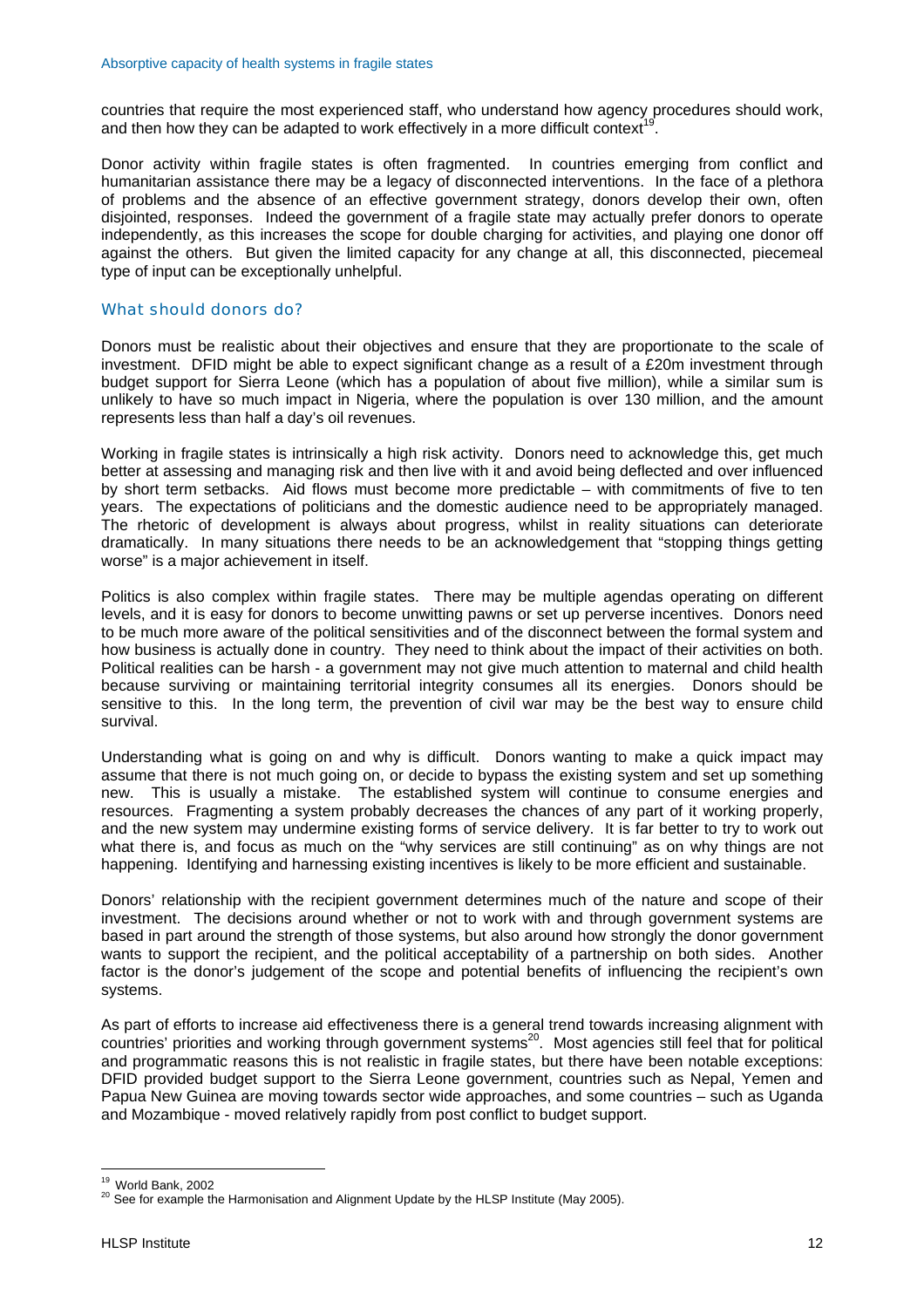There is obvious alignment of resources when support is provided 'on budget'. There have also been many examples of successful sector wide approaches where resources were not pooled, but priorities, systems and monitoring were "aligned".

Even if full alignment is not possible, or formal structures are not yet established, working alongside government systems, respecting factors such as geographical boundaries, systems and reporting time frames, is a supportive and in the long run potentially more sustainable way forward. Donors should harmonise their inputs, sharing reporting and procurement requirements, and where possible developing common approaches to implementation. In post conflict Uganda donors divided the districts among themselves, and then worked in quite different ways, which posed a real challenge for the government as it attempted to co-ordinate and then consolidate inputs. Something similar is currently happening in Afghanistan, where donors have each taken responsibility for a part of the country, and while they are all developing contracting schemes, they are using different approaches and models.

Donors must be aware that large volumes of aid can fuel corruption. The desire to disperse aid rapidly should not be an excuse to undermine anti-corruption measures, and robust systems to minimise the opportunities for corruption should be developed and maintained.

There is much talk of "early wins". Where relatively simple interventions exist that will make a significant change, it is obviously sensible to invest in them. However, in most cases if such solutions exist they will already have been tried. Donors' agendas in fragile states are littered with "quick win" or "early start" projects that are still foundering several years after inception. The quest for these projects can consume management time that may be better used in longer term activities.

In this area, as with everything else in a context where capacity to implement is so limited, it would be better to focus as much as possible on those few key areas, and on a scale that will really make a difference. There is little point in undertaking small scale projects, with relatively high transaction costs and minimal impact. Pilot projects should only be undertaken if there is a realistic plan for scaling them up rapidly.

Even where there are major divergences in policies and priorities, there may be scope for partnership in some areas. Many countries are working with the international community around HIV and AIDS. Programmes with a relatively narrow focus are at least an entry point.

Getting high quality, experienced staff to stay for a sufficient time to have an impact in fragile states is a real challenge. Agencies need to value staff who have this experience. They might weight fragile state experience in promotion decisions, particularly as so many of the skills and experiences honed in a difficult environment are important in most developing countries. Whilst there is a real benefit in having staff based in these countries, there are numerous examples of very productive relationships that have been developed with experienced consultants visiting over a number of years. This may be the only way to obtain sufficiently long term inputs from high quality staff, and in some instances it may be beneficial as it prevents the development of over dependency.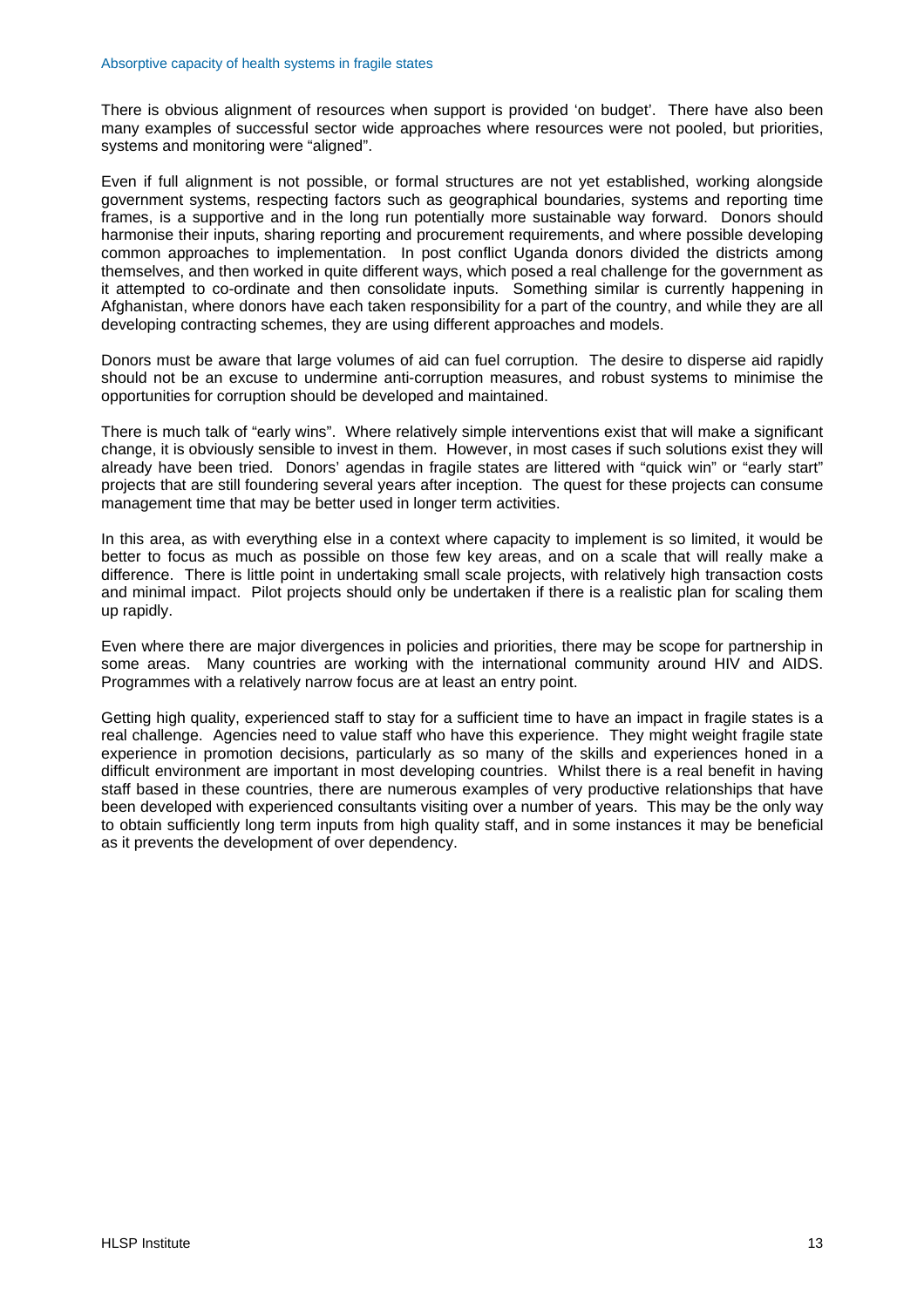# <span id="page-14-0"></span>4. Why engage with the health sector?

Given the complexities of development in fragile states, are there any specific issues associated with health that make things more or less difficult? This section looks at some of the characteristics of the health sector, and offers general principles for donors' engagement.

#### What is special about the health sector?

#### **Inter-relatedness**

Provision of basic health services meets a fundamental human need, and this sort of "humanitarian" intervention can be seen as less threatening and intrusive than other types of donor intervention. There has been major progress in the development of sector wide approaches in the health sector in low and middle income countries, and there are examples of sector budget support "leading the engagement" in fragile states. However, the determinants of health and the interventions that really make a difference to health care delivery are closely linked to much broader issues. It is rarely possible to work in a strategic way with the health sector in isolation, as the failings of the key components of the system (such as human resources, procurement, financing, or regulation) reflect more general weaknesses that are only tractable at higher levels.

#### **Complexities**

Health systems are complex, and the links between inputs and outcomes are subject to multiple influences and confounding factors. Quality is difficult to assess, demand is intermittent, and there is a wide range of powerful stakeholders whose priorities may differ from the international/MDG agenda.

#### **Vertical programmes and global partnerships**

The breadth, complexity, and risk of competing agendas across the health sector has meant that many governments and donors have preferred to focus on specific diseases and developed a range of vertical programmes. These have received a boost over the last five years with the proliferation of global health partnerships – together with new funding instruments that seek to consolidate and channel resources for specific diseases. There are now over 70 such partnerships in the health arena alone. They tend to rely on countries' own systems for much of their implementation, and have minimal "in country" presence. These are issues in fragile states where the lack of capacity to implement anything is a major constraint, and where the political complexities and relationships between donors are particularly complex and fast moving $2^2$ . Whilst there are examples of programmes, such as the Global Fund to Fight AIDS, TB and Malaria, operating relatively successfully in very difficult areas, it is still too early to draw firm conclusions<sup>22</sup>. The Global Fund has been able to mobilise a range of actors to develop protocols and systems, but whether these will be successfully implemented is yet to be seen.

#### Principles for engagement

Donors need to be clear about their objectives. They may hope to improve health outcomes in the short term *and* effect a transformational change in society in the longer term, but they should clearly state what the highest priority is, and design a programme and indicators for monitoring this accordingly. If a donor's real objective is to achieve a change in the way that the health system operates, then this needs to be strategically addressed. For any change to be successful and sustainable, it has to be locally owned and locally driven. External imposition of change is likely to be counterproductive, and in a politically charged environment it may be political suicide to be seen as the "donor stooge".

As mentioned earlier, the decision whether to work with or outside government is political, and a judgement that donors make on a range of complex factors. There are multiple ways in which donors can work with and outside government, and there is growing sophistication around "intermediate approaches" which are particularly important in fragile states. A number of these are examined in more detail in the next chapter.

Where donors are developing sector support programmes, these must reflect the knowledge and experience that has been accumulated over the last decade around SWAps in low income countries.

<span id="page-14-1"></span> $21$  Caines, 2004

<span id="page-14-2"></span><sup>&</sup>lt;sup>22</sup> GFATM, 2005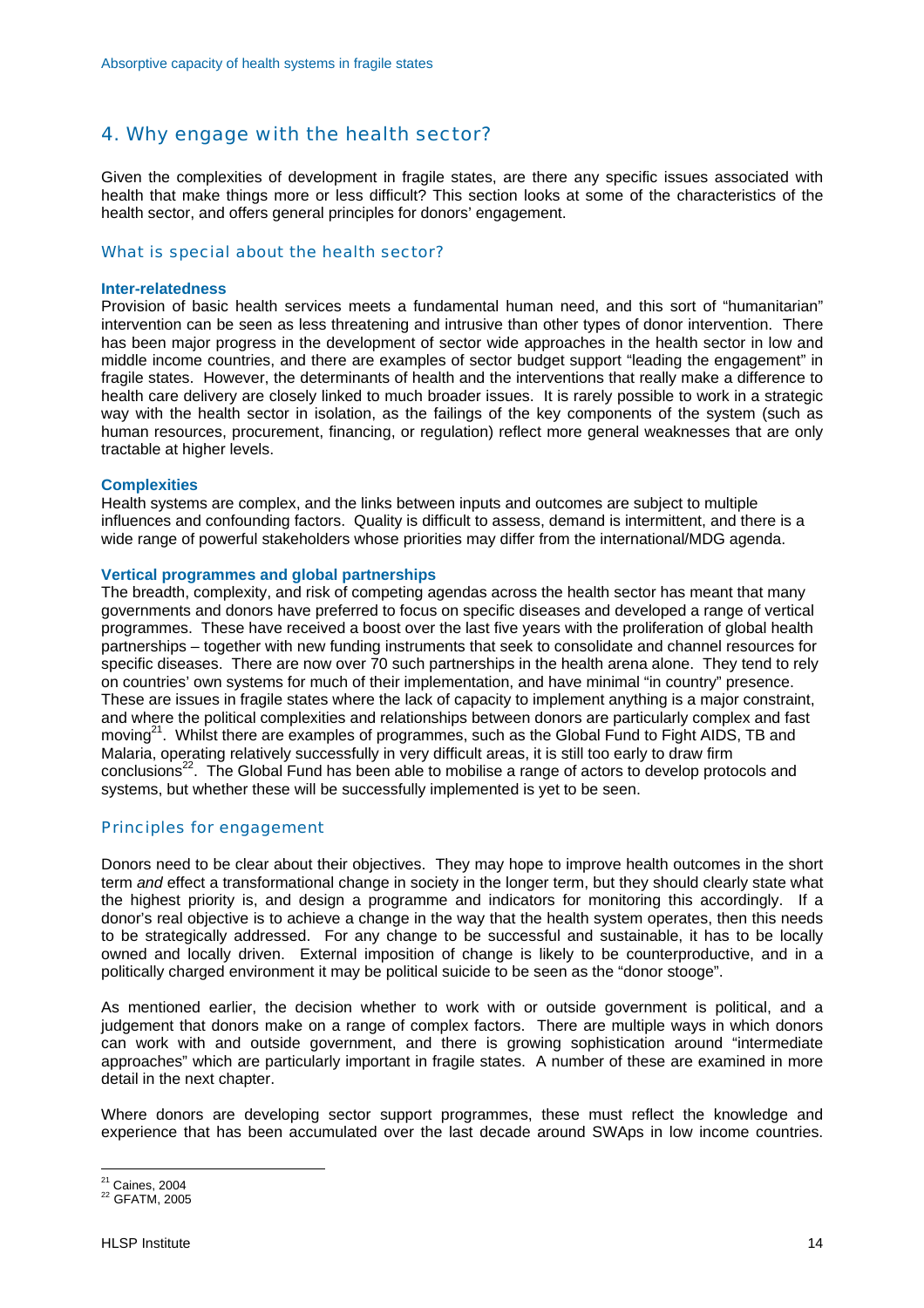Most of the lessons are transferable. It is particularly important that both sides are aware of the time and effort that must be invested on both sides if the approach is to work. This is likely to be even more important in fragile states, but donors are used to working on short time frames, and expecting (although not getting) rapid results.

Reform to systems will only occur where there is a will and a locally owned and driven agenda. Where these are lacking, donors may have to engage differently on systems/reform issues: for example supporting change agents, and the collection and dissemination of information that creates debate and the demand for more fundamental changes.

Whilst the whole sector may need support, there may not be the capacity to engage across the sector, or to develop and/or reform so many areas. So focus is important. It is easy to get bogged down in a plethora of small activities across the health sector. The challenge is to identify the political and epidemiological opportunities where the greatest gains can be made – either in terms of burden of disease, or of systemic change.

Vertical programmes are frequently criticised for undermining the overall health system. However in some fragile states it may be much easier to motivate people around particular issues. It is better to get some services running, rather than attempt comprehensive provision and bring everything down to the lowest common level. The rhetoric about vertical programmes acting as "pathfinders" for broader reform of health systems is rarely substantiated. At least, where donors are supporting the development of specific programmes, it would be sensible to establish systems that are potentially coherent and compatible with a broader range of functions, and that do not impede or distract attention from other high priority programmes. Global health partnerships, or some of their partners, need to develop a different approach to fragile states, with a more hands-on role, better monitoring and more strategic approaches to the fundamental constraints around effective implementation.

As a general principle, offering "what people want" (such as quality curative care for a limited range of common, important conditions) is a useful entry point<sup>23</sup>, particularly if the donor is interested in health system development, or in supporting the credibility and stability of the government. This should work with and through established systems where possible – in particular recognising that NGOs and private practitioners may have been the major providers of service through a crisis, and are likely to become more sustainable in the long term.

This approach will not adequately address preventive interventions. There are many interventions, such as immunisation, provision of insecticide treated nets, hygiene promotion and oral rehydration for diahorrea, contraception and condom provision for HIV prevention that have a major impact on the health of the population, are cost effective, and can be delivered through a range of channels (e.g. government/NGOs/social marketing). These interventions will require long term public subsidy, by government or donors, and can probably be delivered through parallel channels, with less impact on the development of the stewardship function, and on the broader health system. As such these services are particularly important for donors that do not, or cannot work through government systems, and for those countries willing to work with the international community, as a mechanism to provide additional resources where there is limited absorptive capacity.

<span id="page-15-0"></span> $\overline{a}$  $^{23}$ Nabarro 2005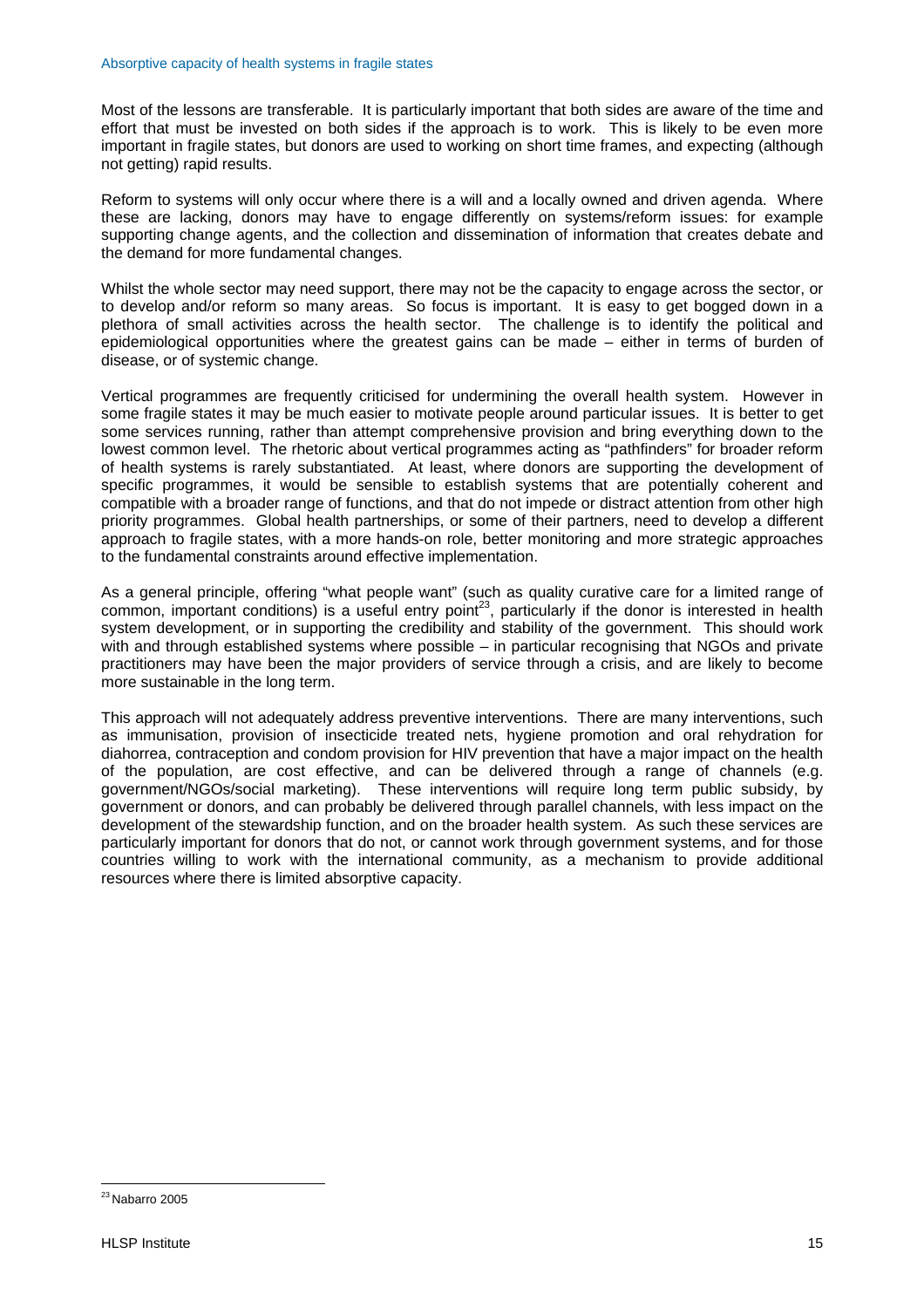# <span id="page-16-0"></span>5. Approaches for supporting health systems

#### Health system components

Health care is reliant upon a health system – irrespective of who is paying for it or providing it. In addition to the delivery of services at facility level, there need to be effective systems for managing resources (drugs, facilities staff), effective financing systems, and an appropriate policy and coordination system. The quality of service delivery (whether in the public or private sector) is related to how well these different components are co-ordinated. Co-ordination and the key components tend to be weak within fragile states, and these weaknesses tend to undermine the absorptive capacity of the overall system.

Although the components of a health system cannot be viewed or reformed in isolation, the WHO model of a health system (Figure 3) is a useful way to describe its key functions and how they do, or do not fit together.





 <sup>(</sup>Adapted from WHO, World Health Report 2000)

#### Working with the different components of the health system

There are many ways in which donors can work for these individual components of the health system. As well as choosing to support a specific function, donors can work on these areas entirely with or outside government, or in an "intermediate" way. For example, a donor wishing to support commodity supply has a range of options. Working with the government, it can support central medical stores or government procurement of drugs. When this is not possible or desirable, social marketing programmes of simple commodities (such as insecticide treated nets) are one way of bypassing the system without undermining it, and with tangible impacts on some health indicators. One intermediate approach would be to support government in contracting out specific functions (like procurement or transport for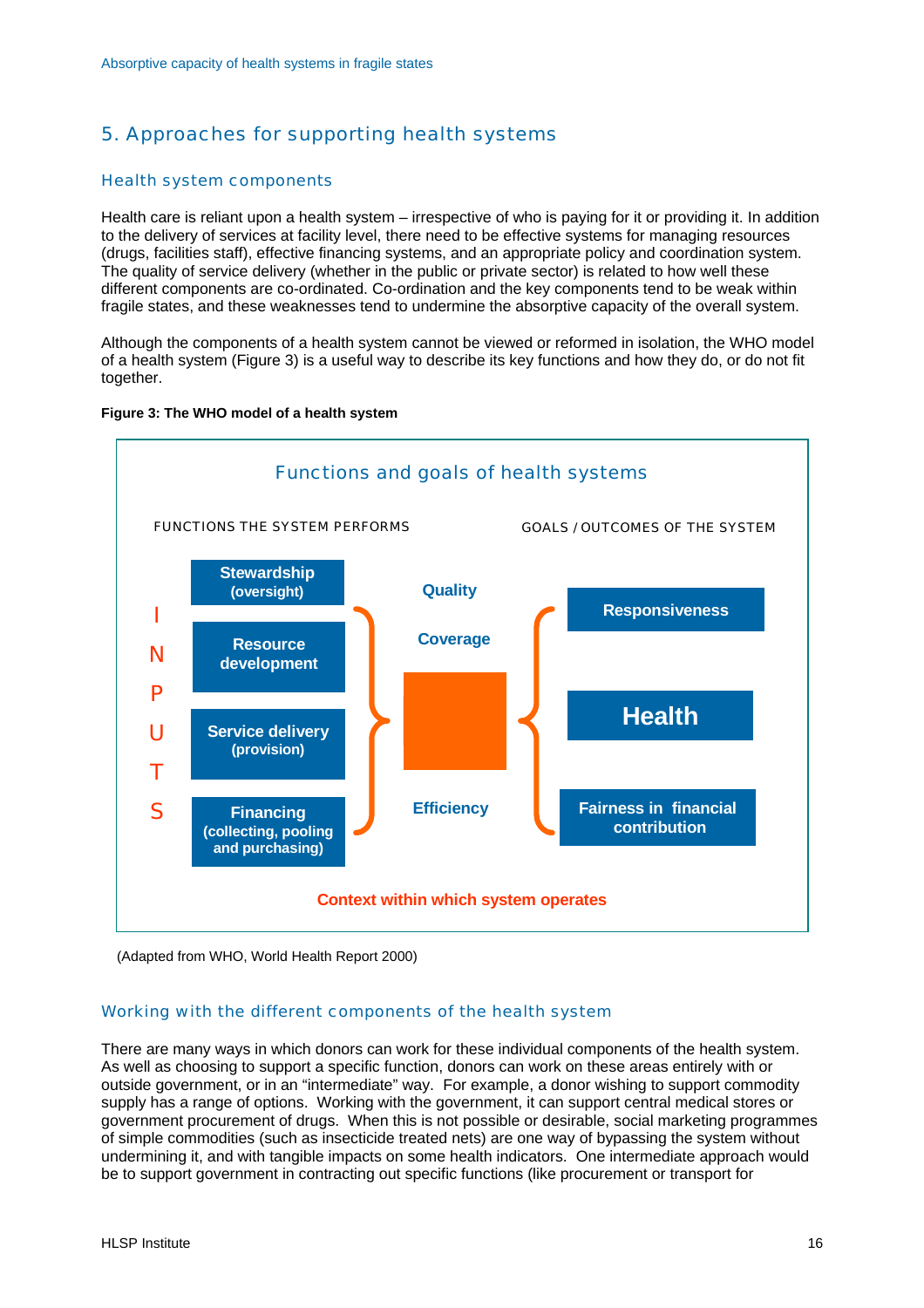example); another, to provide supplies in kind to government, in addition to technical assistance for strengthening supply management.

Table 1 provides a summary of the range of approaches that are available to donors. These, and the specific issues associated with supporting the individual components of the health systems are explored in detail in the sections that follow.

|                                       | With government                                                                                                                             | Intermediate approaches                                                                                                         | <b>Outside government</b>                                            |
|---------------------------------------|---------------------------------------------------------------------------------------------------------------------------------------------|---------------------------------------------------------------------------------------------------------------------------------|----------------------------------------------------------------------|
| Stewardship/<br><b>Policy support</b> | Sector support<br>$\bullet$<br>Technical assistance to<br>$\bullet$<br>government                                                           | Shadow alignment and<br>harmonisation                                                                                           | Projects<br>$\bullet$<br>Focused support for<br>specific issues      |
| <b>Financing</b>                      | On budget<br>$\bullet$                                                                                                                      | Shadow budgeting<br>$\bullet$<br>Earmarked budget<br>support                                                                    | Projects<br>$\bullet$<br><b>Technical assistance</b>                 |
| <b>Commodities</b>                    | <b>Support to Central</b><br>$\bullet$<br>Medical<br>Stores/government<br>procurement<br>Support to training<br>programmes/ institutions    | Contracting out functions:<br>$\bullet$<br>procurement, transport,<br>facility management<br>Supplies in kind and<br>systems TA | Social marketing<br>$\bullet$<br>Projectised drug<br>supplies        |
| <b>Service delivery</b>               | Public service support<br>$\bullet$<br>(direct funded or via<br>NGOs or private sector<br>funded to give technical<br>assistance and funds) | Contracting NGOs or<br>$\bullet$<br>private providers through<br>government<br>Performance related<br>payment processes         | Contracting out to<br>۰<br>NGOs/private sector<br>Social franchising |

| Table 1 - Approaches to working for the different components of a health system. |  |  |  |  |
|----------------------------------------------------------------------------------|--|--|--|--|
|----------------------------------------------------------------------------------|--|--|--|--|

# **Stewardship**

Government has responsibility for oversight of the health system in its entirety, of public and private sectors including international donor and national NGO activity. It has to provide an appropriate, prioritised policy framework, and regulate quality. These are challenging roles, and within fragile states, many ministries lack the capacity or the will to perform them adequately.

Health is a political issue. All health systems in the world try to balance a range of priorities - ensuring the employment, interest and status of health workers, exhibiting national and local prestige through new health facilities, serving the vocal urban population, supporting people through catastrophic illness, as well as trying to improve the health status of the poor and vulnerable. Fragile states may lack the willingness or capacity to prioritise the latter objectives over others.

The traditional function of government is perceived to be providing services. The market in health care is rarely acknowledged and it is difficult for government to regulate and control the private and NGO sectors. Where the quality in public provision is poor, private providers may justifiably question the legitimacy of government to regulate the private sector. Indeed the state may be seen as a predatory body, with state officials using their position to elicit bribes.

Government should lead the co-ordination of donors and NGOs, but in fragile states the willingness or capacity may be lacking, and opportunities for rent seeking and double charging may be greatest within a fragmented system.

#### What to do?

The need for good stewardship of the health sector is arguably greatest within a fragile state, where resources are constrained, capacity is limited, and the need for good prioritisation, coordination and leadership is greatest. Whether for reform or reconstruction, the need for a clear plan to which all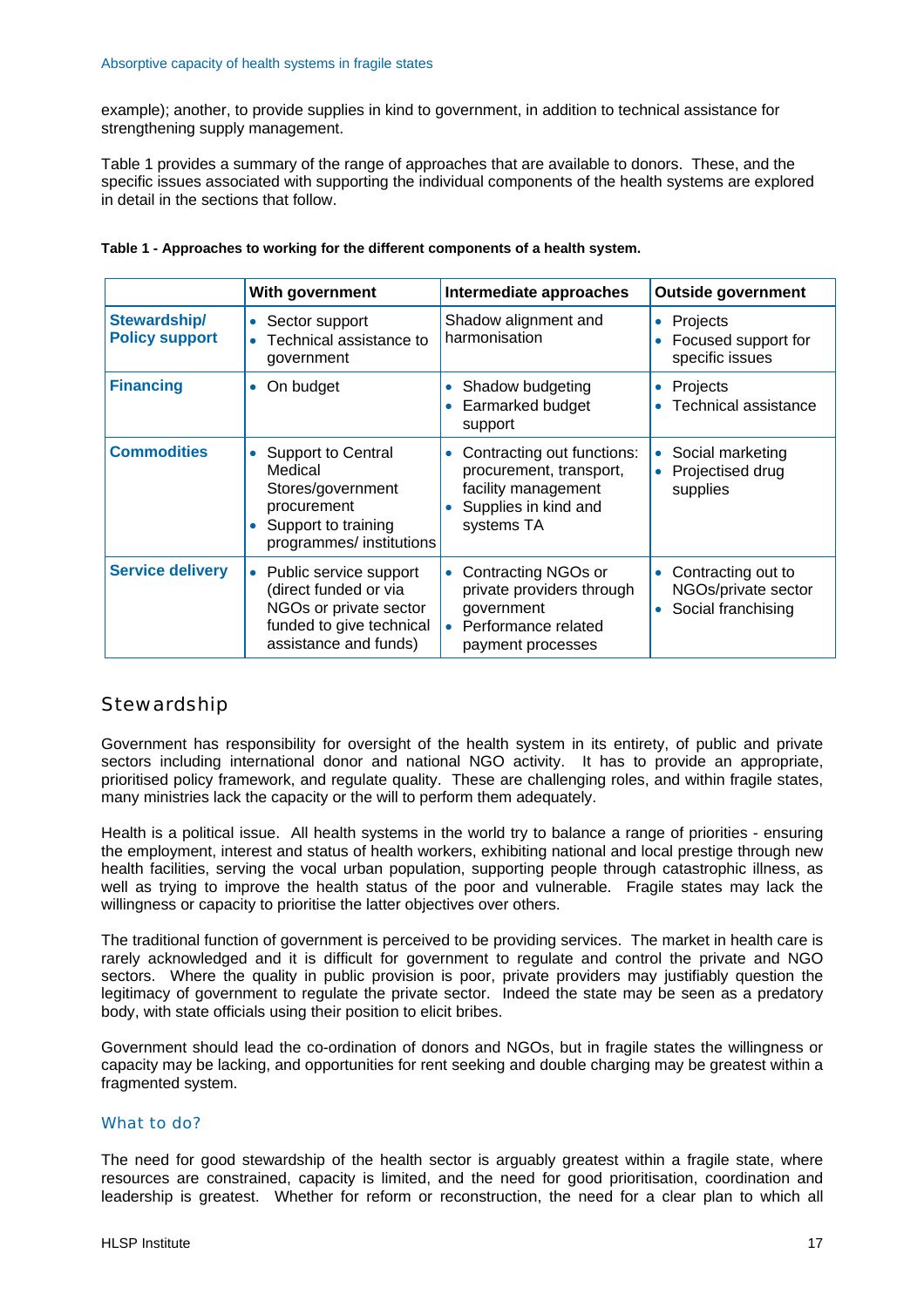subscribe is clear. International NGOs have identified this lack of leadership and coordination as an important and growing problem $^{24}$ .

Where a government is "weak but willing" it will need active support in developing and undertaking this role. DFID has supplied long term consultants and worked through WHO to assist with policy and stewardship functions in countries such as Afghanistan and in the Balkans. Because capacity is limited, there will need to be considerable mentoring and long term technical assistance. This TA must be high quality and sustained: it is easy for short term consultants to offer solutions, but what countries really need help with is the implementation.

Where a government lacks the will to coordinate donors or work with NGOs, and is not developing a health strategy, donors should still harmonise their policies systems and activities. Where possible they should try to undertake "shadow alignment" arrangements. For example, if facilities are being constructed and services developed, it should be in a rational and co-ordinated manner. Sometimes this work is taken on by the UN. Where the capacity is lacking, another organisation needs to take on the role – leaving the NGOs to do what they are good at – delivering services.

# Service delivery

Delivery of health care is reliant upon appropriately trained and motivated staff being available at an acceptable and accessible facility, which is supplied with adequate drugs and equipment. Ensuring that all these inputs come together consistently is a challenge that health systems in fragile states frequently fail to meet.

In developing countries the private and NGO sectors in health are huge, but largely neglected by governments and donors. National Health Accounts for low and medium income countries demonstrate the extent of private expenditure on health. Most of this is out of pocket expenditure and is spent both in the public sector on unofficial user fees, or directly with the private sector. Figure 4 shows the situation in selected countries for the year 2002.

![](_page_18_Figure_7.jpeg)

![](_page_18_Figure_8.jpeg)

The situation will be worse in fragile states where the state is failing both in its capacity to provide services, and to regulate the private sector. This results in extensive overlap between the public and private sectors, with informal charging, reliance on parallel supplies for key commodities and "moonlighting" by health workers. All of this will disadvantage the poor, who not only will be spending a

<span id="page-18-0"></span> $24$  Laurence, 2005

<span id="page-18-1"></span> $25$  Data source: WHO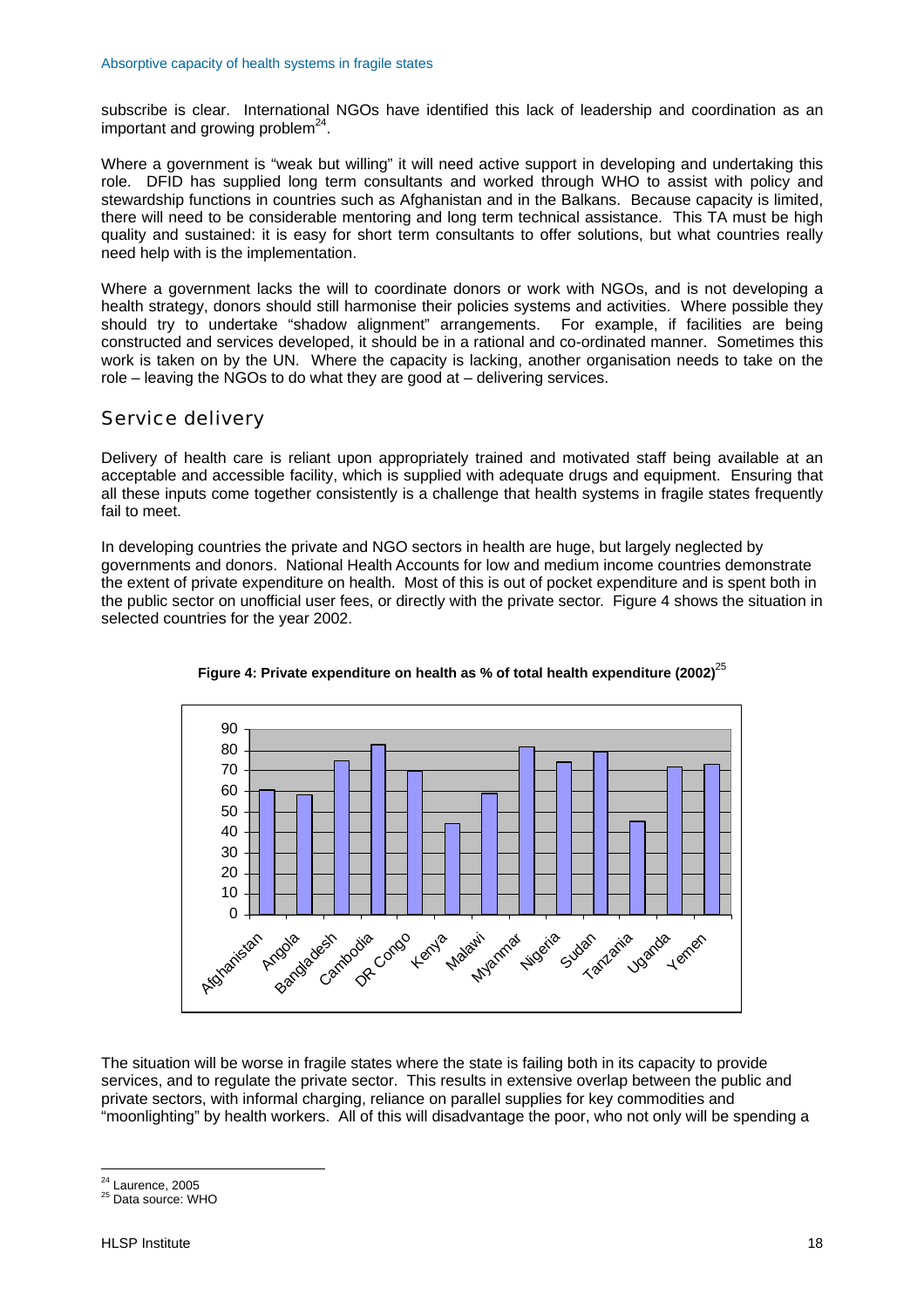significant amount of household income on health care, but will usually be getting poor value for their expenditure.

In addition there will be little provision of preventive services, since there is neither incentive for the private sector to provide them, nor effective public provision.

#### What to do?

Demonstrating some progress in service delivery early on is politically important. Many health reforms in low income countries in the '90s foundered because despite much reorganisation, the benefits were not perceived on the ground. Service delivery is the traditional entry point to work in the health system, and is recommended by DAC as an entry point to broader societal change<sup>26</sup>. It provides a wide scope for short term action, but more sustained work is likely to be frustrated unless there is progress in other areas.

Donors working in fragile states should recognise that the traditional health economy of state finance and provision is being replaced by a more pluralistic system, and should ensure that proposals for building up the health sector reflects this. This does not mean that there is no need to build up the public sector, but to recognise that it will not be a monopoly provider – or indeed the major provider. The sector needs to be developed to meet the needs of what the health economy will look like in ten years' time, not ten years in the past. This will involve taking account of the role of private provision and non-tax finance in preparation of sector strategy and plans.

In post conflict fragile states it will be easier and faster to develop the role of the private sector, and particularly the NGO sector. NGOs may require help in moving from a humanitarian role to a development role, and the emerging Ministry of Health will require help in developing the skills to contract with them for services, and for setting up new schemes (such as franchising and demand side financing initiatives).

If government is "in the driving seat", and particularly if it is the major financer of the health system, it may resent funds going to non governmental and private providers. In Bangladesh the first sector programme included substantial funding intended to be used by Government to finance/commission NGOs – this was never implemented. The obstacles are both technical and ideological, and the MOH may require sustained technical assistance to make this system work.

The traditional way to support service delivery is through subsidy to budget line items, such as salaries and transport. A new strategy, whereby donors provide performance-related supplementary payments, is demonstrating encouraging results. In Rwanda and Afghanistan health facilities (public, NGO or private) receive additional payments in accordance with their rates of delivering certain high priority services (skilled birth attendance, immunisation completion rate, TB detection and cure). The results show significant increases in utilisation for priority conditions, and an apparent decrease in out of pocket expenditure by the target population<sup>27</sup>. However, there are concerns as to how replicable these results are, whether these schemes can operate in the absence of competition, and other issues such as transaction costs and possible perverse incentives.<sup>2</sup>

Where corruption is endemic, donors will have to understand how contracts operate in practice and how best they can be monitored, if an escalation in corruption is to be avoided. Generally the commercial sector has a better understanding of the "rules of the game" than the development sector. Wherever possible, donors should use the expertise of commercial organisations that have been operating in these environments, and have been successful at controlling corruption.

It is also important to be realistic about the capacity and probity of the non governmental sector. While it may seem appealing to bypass government systems and work with NGOs and the for profit private sector, there is no guarantee that these groups will be any more efficient, accountable, or less corrupt. Where corruption is endemic, it is rarely confined to the public sector. Capacity may be particularly limited in community based organisations, and specific capacity building measures may be required if they are to be effectively involved.

<span id="page-19-0"></span> $26$  2005b

<span id="page-19-1"></span> $\frac{27}{28}$  Soeters 2005<br>
<sup>28</sup> Palmer et al, 2005

<span id="page-19-2"></span>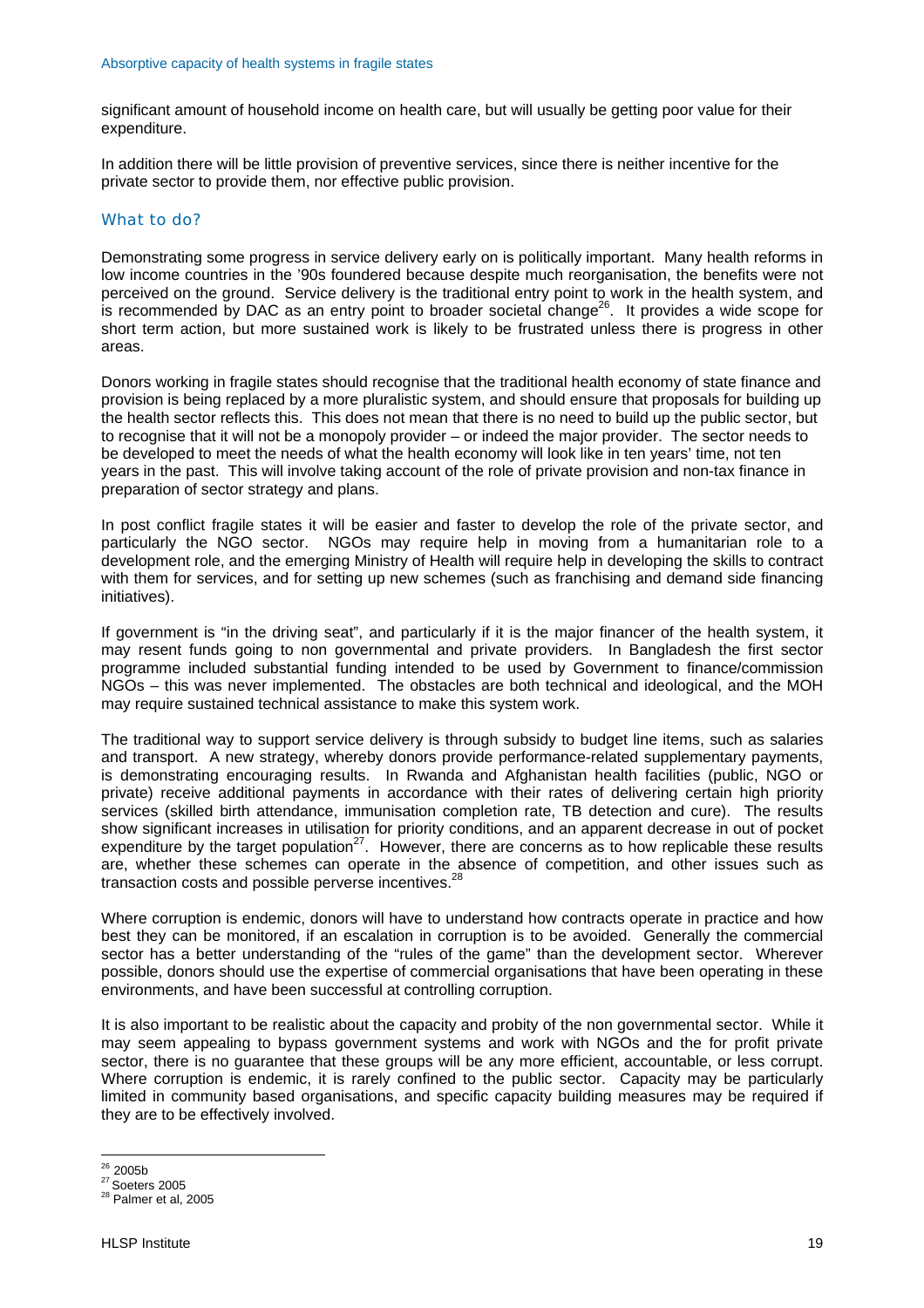# Resource development

#### a) Commodities

The health sector is more reliant on drugs and commodities than other social sectors. When these are imported (as is often the case), the associated requirement for foreign exchange can be a real problem for some governments. Drugs are valuable and tradeable, and lucrative kickbacks are associated with their registration and procurement, so limiting corruption is important. There is a whole raft of issues associated with differential pricing of pharmaceutical products, and concerns about re-importation are likely to be particularly high in fragile states<sup>29</sup>. Furthermore, donors can compound problems by operating in a fragmented way, for example supplying different formulations of drugs, including those not recommended by national policies.

#### **What to do?**

Purchasing drugs can be a very good way for donors to spend money. Swiss support to a drugs fund and related systems in Mozambique during the war resulted in increased drug availability, significant cost savings, and laid the foundations for a drug system that continues to be one of the best in Africa, and which is now incorporated into the SWAp<sup>30</sup>. International procurement can result in major cost savings and improvements in drug quality. If donors supply the cash, there are no problems with the shortages of foreign exchange that some countries experience. Provision of drugs or commodities in kind is thought to have less impact on the macroeconomy – which is important where there are high levels of overseas development assistance.

Adequate management capacity is needed to ensure that the right resources get to the point of service delivery. Too often products expire in central warehouses, or health facilities are faced with a surplus of one drug and stock-outs of another. Developing pharmaceutical management capacity should be a long term venture (anything short term will undermine local systems, and then leave a void). It is also important to ensure that the product goes through appropriate national regulation procedures and is compatible with local guidelines.

Social marketing can be an excellent way of spending health resources in difficult environments in a way that has a tangible impact on at least intermediate indicators of health status (such as knowledge and use of condoms or insecticide treated nets). In many ways social marketing fulfils the donors' requirements for effective intervention in fragile states: it has relatively simple, quantifiable inputs and outputs, scope to bypass government systems, and scope to absorb significant resources with minimal administration costs to the donor. However, the most successful social marketing programmes are those dealing in simple commodities, and the scope for extending into the broader health sector remains questionable.

In designing and assessing social marketing programmes, donors need to be careful that their subsidy does not undermine the ordinary private sector distributors, which may be operating in a more efficient, sustainable, and equitable way<sup>31</sup>. The transaction costs of these social marketing programmes may also be very high (giving the product away is frequently cheaper). A review of ITN marketing programmes in Africa revealed that although projects were selling nets with a value of about \$4 for about \$4, the additional cost to the donors was between \$6-\$15.3

Some very successful social marketing programmes, such as that initiated by PSI in Nigeria, are now managed through a national NGO. This model is very effective, but its replicability in the short term can be limited by the time required to develop the institutional and human capacity within the local organisation. Over a decade of support and mentoring is probably the critical determinant of the success of this programme.

#### b) Facilities

Facilities are often in a very poor state of repair – either as a result of years of chronic underinvestment, or because of damage during conflict. Whilst an easy way to spend money, facility refurbishment or equipment supply on their own are unlikely to deliver much health gain. Facility building programmes are often more about political patronage and lucrative construction contracts than health needs.

 $\overline{a}$ <sup>29</sup> UK working group on increasing access to essential medicines in the developing world DFID 2002<br><sup>30</sup> Javier Martinez , personal communication<br><sup>31</sup> Webster et al 2005<br><sup>32</sup> Jo Lines, personal communication on RBM ITN str

<span id="page-20-1"></span><span id="page-20-0"></span>

<span id="page-20-2"></span>

<span id="page-20-3"></span>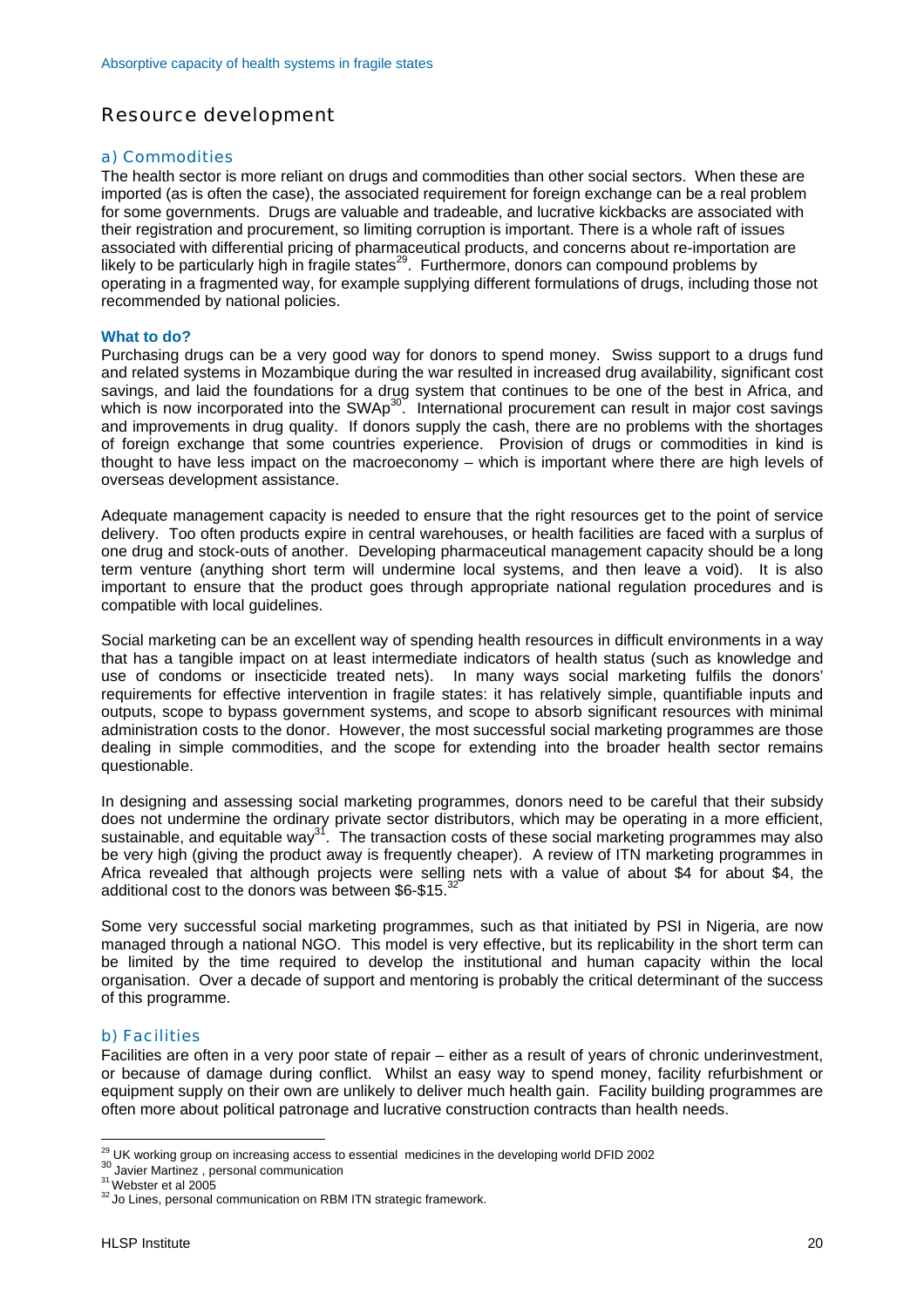#### **What to do?**

It is usually more cost effective to refurbish facilities that exist and are being used (or were used in the past) rather than build from scratch. Priorities for refurbishment should be based upon use, and donors should be careful about constructing new public facilities that may undermine or duplicate NGO or private facilities that are working well.

#### c) Human resources

Management of human resources is a particular problem. It is compounded by the fact that there is a global shortage of health workers, and that terms and conditions are much more favourable in developed countries. Doctors and nurses are particularly mobile, and international migration is a major issue. Once medical staff have left a country (perhaps because of war, or because of their inability to make a living without engaging in corruption) they will be unlikely to return. This poses a huge constraint on reconstruction, and one that will take years and very substantial investment to overcome. Staff remaining in country are likely to be attracted by international agencies and development organisations that offer much more generous salaries, which further undermines government capacity.

#### **What needs to happen?**

Actually paying salaries on a regular basis can have a huge impact on motivation and getting health services going again. Donors may not be willing to take on salary payments, but may be prepared to pay incentives. If they do this, it is really important that these are appropriate and co-ordinated, in order to avoid massive distortions in health service provision, and resentment and resistance in other parts of the civil service.

Donors should avoid further undermining government capacity by recruiting their best staff, and should discourage the NGOs they support from doing the same. However, there may be good reasons (political or ethnic for example) why talented staff are not willing or able to work with government. Even in this instance it can be very beneficial if they remain in country (perhaps working with NGOs) and available to resume work within the system if and when there is a change of government.

#### d) Information

A reliable and timely supply of information is important for effective management, to develop and maintain political interest, and to build effective, informed demand for health care. Cash and capacity strapped governments rarely invest enough in information systems, and this is something that donors can very usefully fund. There are major efficiency and cost savings associated with getting a system that is adequate for all donor purposes, by avoiding replication and encouraging harmonisation<sup>33</sup>. Donor support to monitoring, and to the dissemination of results in an accessible format, can be an effective way of supporting indigenous demand for better levels of service. For example, donor investment in the 2001 HIV sentinel surveillance, and the widespread dissemination of results, was an effective way of ensuring that the new government of Nigeria took HIV seriously.

### Financing

Healthcare delivery in fragile states is likely to be compromised by inadequate resources: the total budget is often low, and a small proportion of this is allocated to health. There may be a tension between economists wishing to limit public expenditure and stabilise the macroeconomy, and health specialists wanting to increase expenditure.

Financial management is also likely to be weak, meaning that some money is siphoned off as it flows through the system, and the flow of funds is irregular and unpredictable.

The majority of health expenditure will almost certainly be out of pocket payments. This is unsatisfactory, but there is limited scope for developing effective insurance schemes where capacity and trust are limited, and much of the population is not in formal employment.

Within the health sector there is a particularly wide range of aid instruments and actors. Internationally there are several UN organisations, development banks, global partnerships, bilateral and multilateral agencies, international NGOs and foundations. Most of these agencies operate at country level, where

<span id="page-21-0"></span><sup>&</sup>lt;sup>33</sup> Lucas and Zabel 2005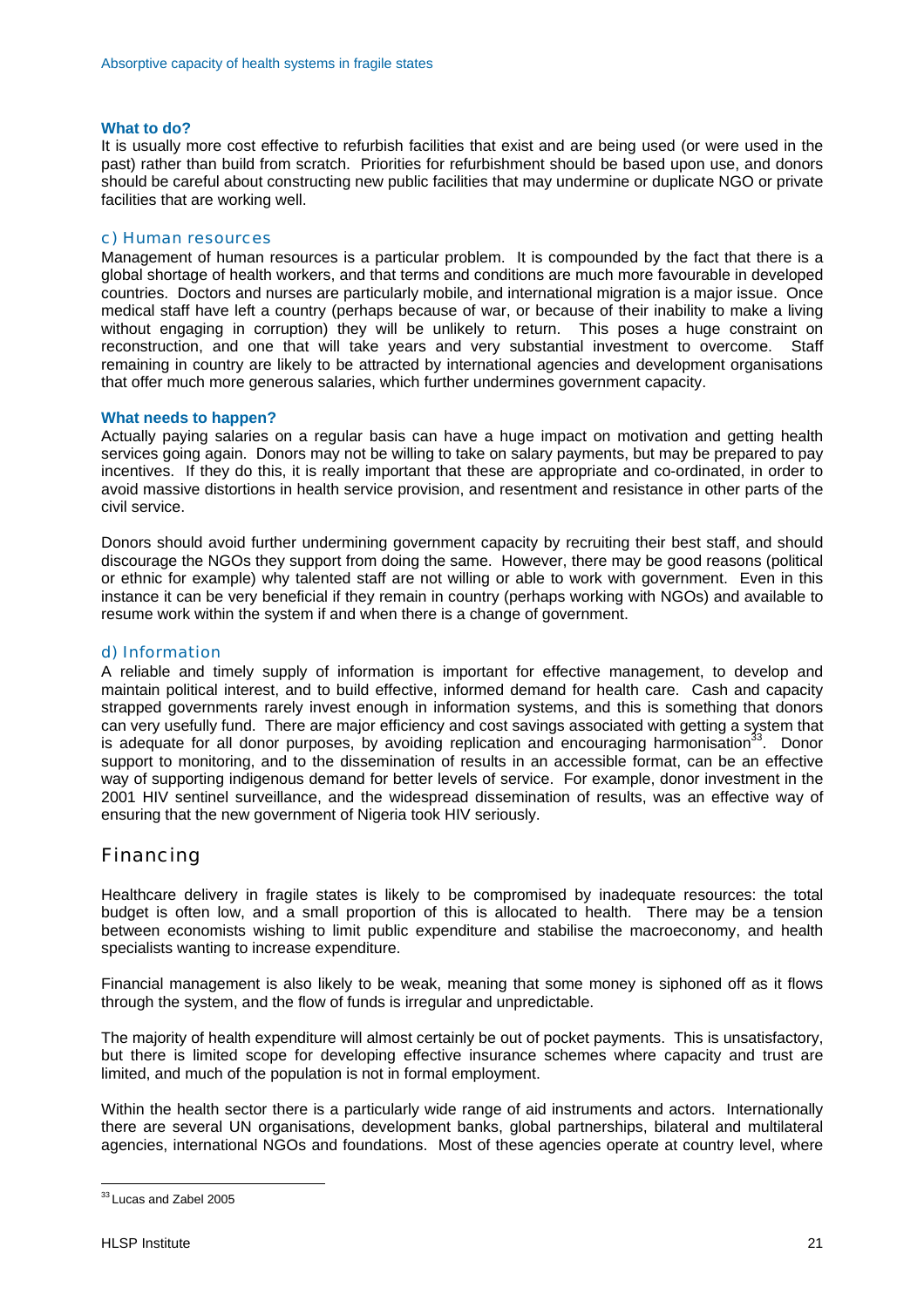there are also other players: national NGOs, the mission sector, and the formal and informal private sector. This offers donors great flexibility, but also presents major challenges around harmonisation and ensuring efficient co-ordinated provision.

#### **What to do?**

In most fragile states there is not much point in increasing the proportion of revenue allocated to health, until existing resources are used more efficiently and leakages are contained.

Poor financial management, with the resulting loss of funds and unpredictability of disbursement, is an important issue. Ideally donors should work with governments to address this. However, corrupt governments may be loath to "open their books", and donors may lack legitimacy to deal with the problem, unless it is associated with "on budget support". This is a critical opportunity that should be seized where possible, both as a means towards sustainable change, and as an entry point to broader societal reform.

In reality donors will usually have to resort to their own, parallel systems. In the interests of aid effectiveness, and to avoid fragmentation, donors should pool resources wherever possible, or at least use common systems. They should try to align with government budgetary cycles, and funding along the same administrative lines. Whichever of the many funding channels they elect to use, they should try to ensure that it operates in a harmonised manner.

Donors should pay recurrent costs – acknowledging the risks of fungibility. Ensuring that money gets out to the point of use in timely fashion is critical. Without this, all other approaches are likely to become discredited and founder. Funds should be allocated for long time frames, even if within a flexible framework and subject to regular performance reviews.

Donors should be cautious about enforcing generalised prescriptions for funding mechanisms (e.g. reforming user fees), particularly if there is a functioning system at local level.

#### Demand, accountability & communications

There is a growing appreciation that what really improves service delivery in a sustainable way is consumer demand for quality health services. Participatory surveys of poor people's priorities always identify health as an issue. Less work has been done on how the articulation of this demand can be supported on a large scale, or in a strategic way. There are particular complexities related to the difficulty of assessing quality in health care (for example, a service that offers multiple drugs, preferably by injection, is perceived by many to be a good one; if it is located in a hospital, it is perceived to be even better.). There are also challenges in ensuring that adequate preventive services are provided, even if there is less expressed demand for them.

In most developing countries, most health care takes place at home. Most children die without being seen by a health professional. This is even more the case in fragile states. Improving the knowledge base of mothers – around basic preventive and curative care, and when to seek help – can have a major impact. Particularly in areas where there is intermittent warfare, formal health services can be only accessible during lulls in the conflict, and this enhanced knowledge may be the only sustained effect of donor interventions.

There is also a tension between the 'political' agenda, which is trying to build expectations and demand for adequate services and accountable provision, and the conventional health promotion agenda that only builds demand for services that are available.

#### **What to do?**

Information – particularly when it demonstrates local performance against regional, national or international norms, can be a powerful way to undermine provider complacency and community acceptance of poor standards. Publication of the financial allocations and drugs that are being sent to peripheral levels and facilities is a powerful way to build local accountability.

Governments rarely put much money into information systems. Donor resources to support the systems, and for the analysis and dissemination of results to policy makers and the media can be powerful.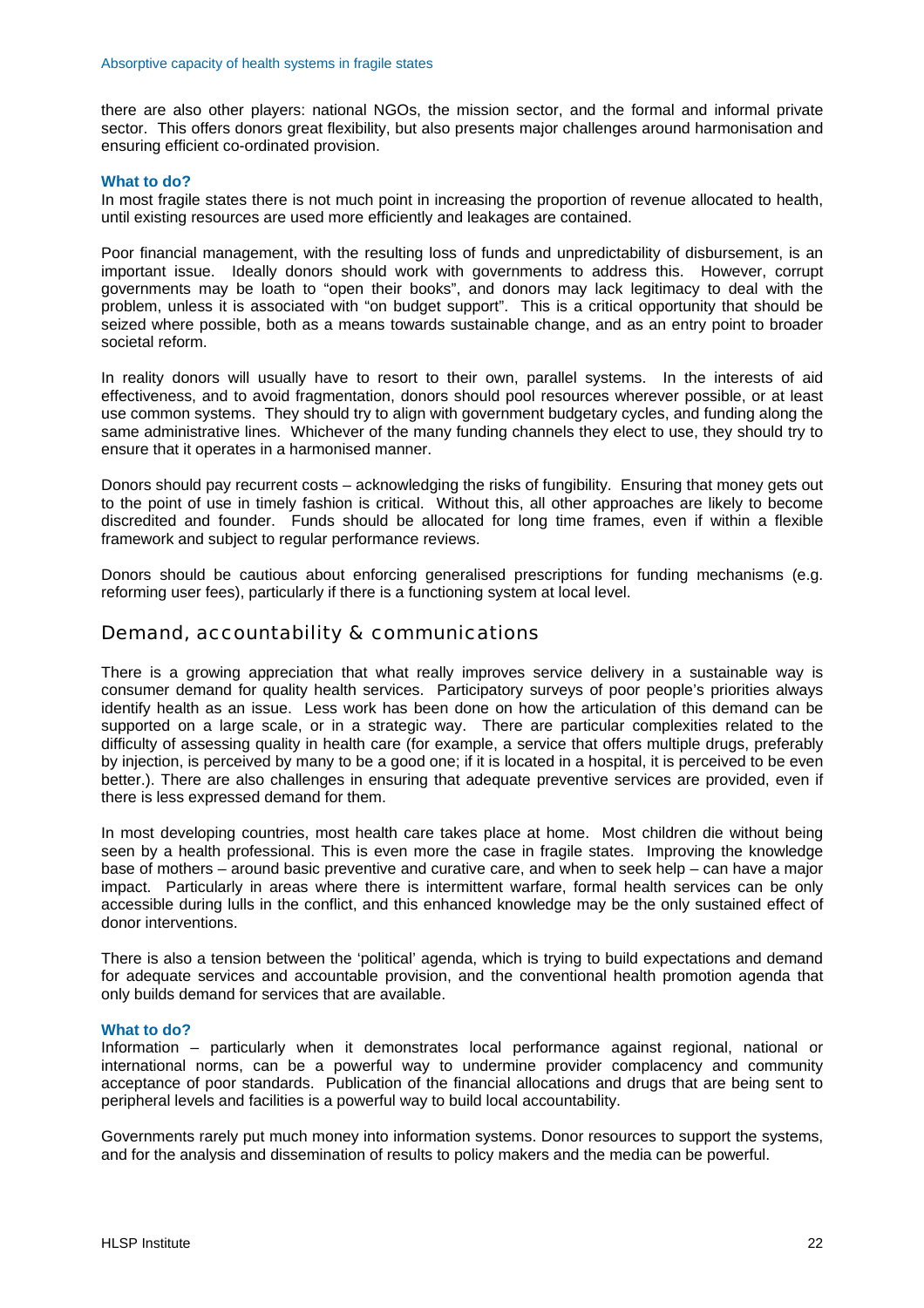Donors can build capacity within the media, and support mass communication programmes. Access to radios is usually high even in poor communities High quality, entertaining, locally acceptable programmes on health issues can have significant impact on knowledge and actions.

Donors can also support local change agents with information and facilitate their communication so that they can develop a locally owned programme for reform. The impact of such programmes is long term and difficult to monitor, but if working with the right individuals, the benefits can be enormous. In Nigeria, the DFID Change Agent Programme (managed by Professor Lambo, who later became the Minister of Health) was instrumental in developing the capacity of potential reformers, and an agenda and platform for reform.

Professional organisations have a very important role in maintaining quality standards, and have often survived despite years of neglect, and sometimes, as in Nigeria, become very active in broader human rights issues. Support, mentoring and "twinning" with bodies in other countries can all have very significant impact.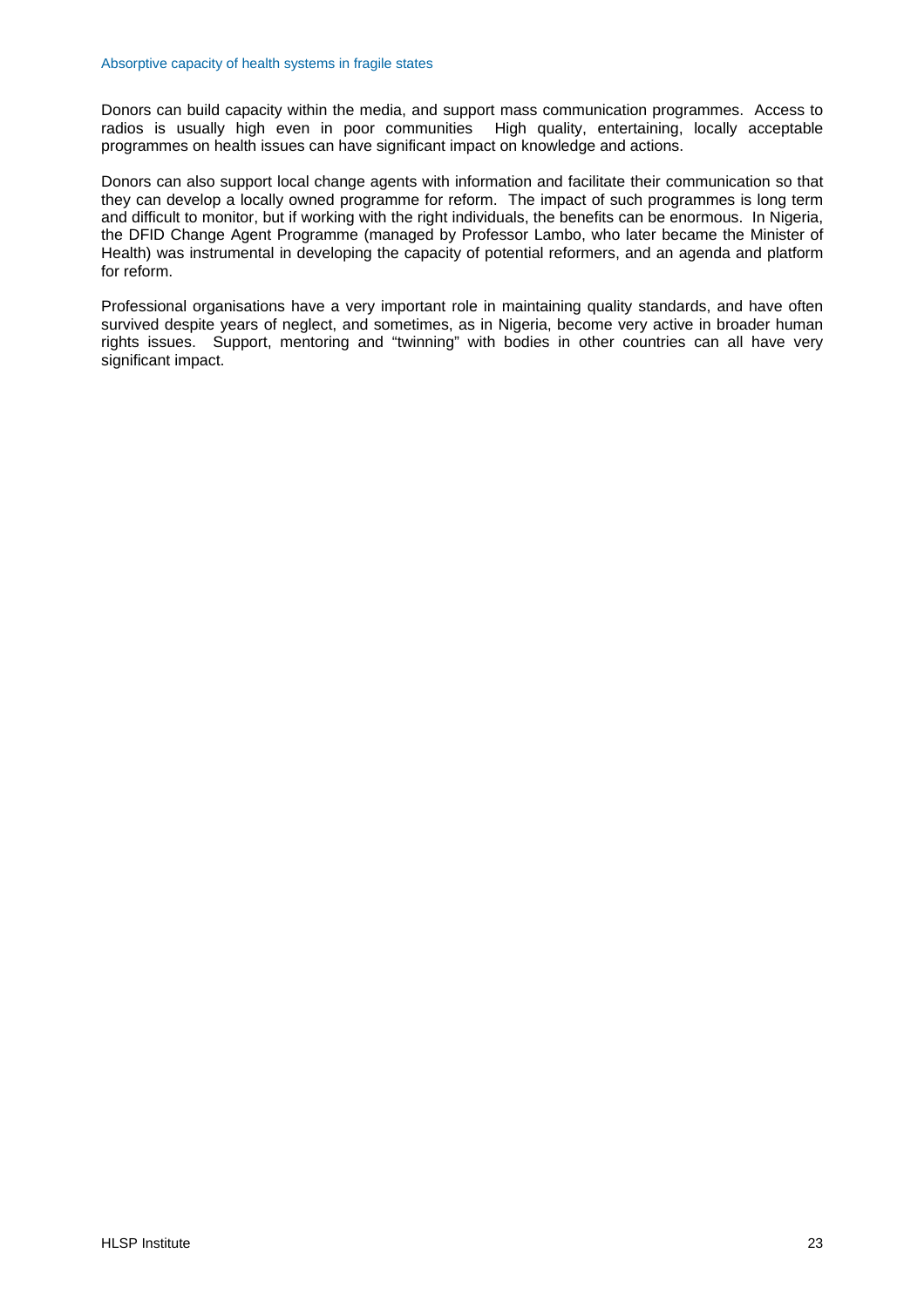# <span id="page-24-0"></span>6. Conclusions

Over the last four years there has been a huge escalation in discussion and analysis around how to intervene in fragile states. There is an emerging consensus in the international policy arena. Major bilateral donors such as DFID and USAID, as well as the World Bank and DAC have all developed excellent policy statements and principles. The challenge for the next decade is to actually get these implemented and mainstreamed into activity and thinking at country level. This paper has attempted to set out what donors could do for the health sector. While based on country experience, the evidence base is thin, and often based on isolated examples. A future challenge will be to gather information more systematically about what is and is not working in particular contexts.

Much can be done to improve health outcomes in fragile states. There is no "right answer", no blueprint for success. Working on health in fragile states is about the art of balancing conflicting imperatives, and minimising internal inconsistencies. These include the massive agenda for change but minimal capacity to intervene, or the need for partnership, but the little appetite for it, at country level. The right instruments, and the right things to do, have to be decided according to the context.

Whatever approach is developed, donors should avoid undermining what already exists, overwhelming existing capacity or diverting it from more important functions.

It is not the issues or the interventions that are particularly difficult or clever. What does cause problems is prioritisation and implementation. Criticising activities and approaches within fragile states is very easy, and because approaches are almost inevitably suboptimal, there is a great temptation to redesign too frequently. This is particularly unhelpful in a context of limited capacity.

Because of the difficulties in implementation, funding has to be predictable, and for long time frames. Support to recurrent costs is critical (in contrast to donors' current behaviour, which tends to support short term capital projects).

The issues around harmonisation and alignment are also particularly pertinent in fragile states – and the challenges greater. There may not be a country system or strategy with which to align. Donors may have different priorities, staff in country may lack experience and confidence. The quest for an excellent approach can result in fragmentation, with each donor going their own way. Although coherent and sustained support, even for a mediocre plan, is likely to result in the greatest gains, few donors are prepared to compromise and act sufficiently flexibly to ensure that support really is harmonised, and where possible aligned.

Working within fragile states is politically sensitive. Understanding the politics and the priorities of "in country actors" is critical. It requires development agencies to have a much better understanding of risk and of the political context in which they operate. Donors need to be more adept at managing political expectations, and clearer and more consistent about their objectives. As with non fragile states, if they want to change the way that a state works, they will probably have to engage and work with that state, even if the risks are high. The challenges may be greater in fragile states than other less developed countries, but with the exception of a small "hard core" of states, they are not qualitatively different. Major gains can be made both in terms of service delivery, and of catalysing societal and systemic change. Very often these might be attributable to individuals, and specific circumstances, and there will be a significant proportion of interventions that fail to have much impact. Donors need to accept this as a function of working in high risk environments, learn the lessons, and move on. Maybe more than in any other areas of development there is a need to view individual events within long time frames, and broad contexts.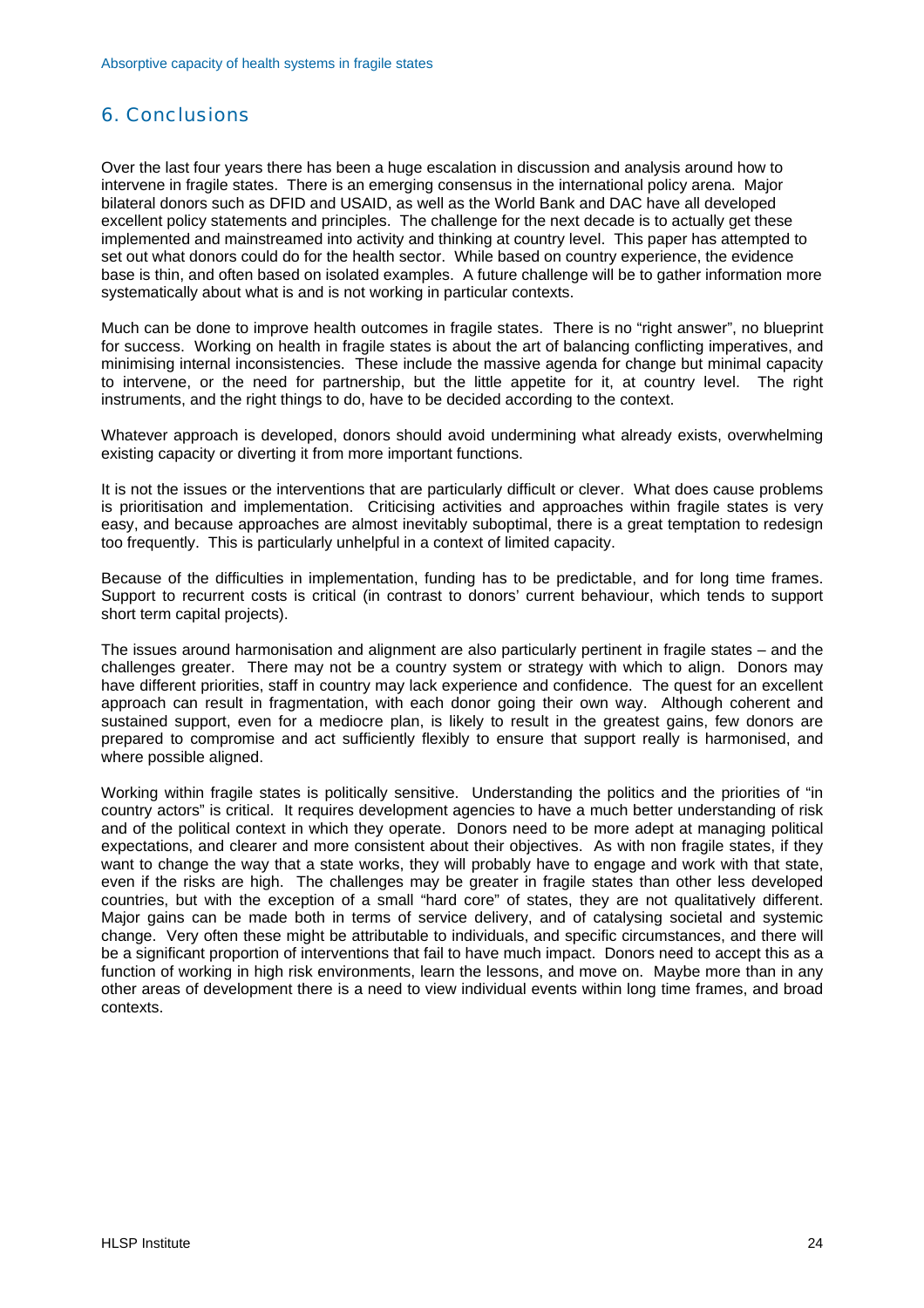# <span id="page-25-0"></span>References

Branchflower, A. et al (2004) How important are difficult environments to achieving the MDG?

Bulir A. and T. Lane (2002) Managing the fiscal impact of aid. Finance & Development 39 (4)

Bulir, A. and J. Harmann (2003) Aid volatility: an empirical assessment. IMF staff paper.

Burnside, C. and D. Dollar (2000) Aid policies and growth. American Economic Review 90 (4): 847-68

Caines, K. (2004) Assessing the impact of Global Health Partnerships. DFID Health Resource Centre.

Cameron, L., Lane, S. and I. Osakwe (1999) Review of local government financing, in: Benue State and Local Government, Institutional Appraisal. Report to DFID; unpublished.

Chauvet L. and P. Collier (2004) Development effectiveness in fragile states: spillovers and turnarounds.

Collier, P. and A. Hoeffler (2002) Aid, policy and growth in post-conflict societies. World Bank.

DAC (2005a) Principles for Good International Engagement in Fragile States

DAC (2005b) Chair's summary - Senior Level Forum on Development Effectiveness in Fragile States.

DFID (2005a) Partnerships for poverty reduction: rethinking conditionality.

DFID (2005b) Why do we need to work more effectively in fragile states?

GFATM (2005) Global Fund investments in fragile states: early results

HLSP Institute (2005) Effective development assistance: a guide to aid instruments. Module 4

Laurence, C. (2005) Service delivery in difficult environments: transferable approaches from the humanitarian community. MERLIN/DFID

Levin, V. (2004) Data Analysis of aid allocation to difficult partnership countries (DPC). Presentation for the Joint Learning and Advisory Process on Difficult Partnerships (LAP) March 23, 2004, Paris.

Lucas, H. and M. Zabel M (2005) PRS monitoring. Draft report to World Bank.

Moreno Torres M. and M. Anderson (2004) Fragile states: defining difficult environments for poverty reduction. PRDE working paper 1.

Nabarro, D. (2005) Why is it worthwhile investing in fragile states? Presentation to MERLIN-LSTHM conference, London, June 24

Palmer, N and A. Mills (2005) Contracting out health service provision in resource and information poor settings (in press).

Pearson, M. (2004) The case for abolition of user fees. DFID Health Systems Resource Centre.

Rotberg R.I., ed. (2003) When states fail: causes and consequences. Princeton University Press.

Soeters, R. The case of serial contracting: service delivery in poor governance countries. Presentation to the MERLIN-LSHTM conference on fragile states, June 2005.

Webster, J. et al (2005) Which delivery systems reach the poor? A review of equity of coverage of evertreated nets, never-treated nets, and immunisation to reduce child mortality in Africa. Lancet Infectious Diseases, 5(11):709-17

World Bank (2002) LICUS Task Force report.